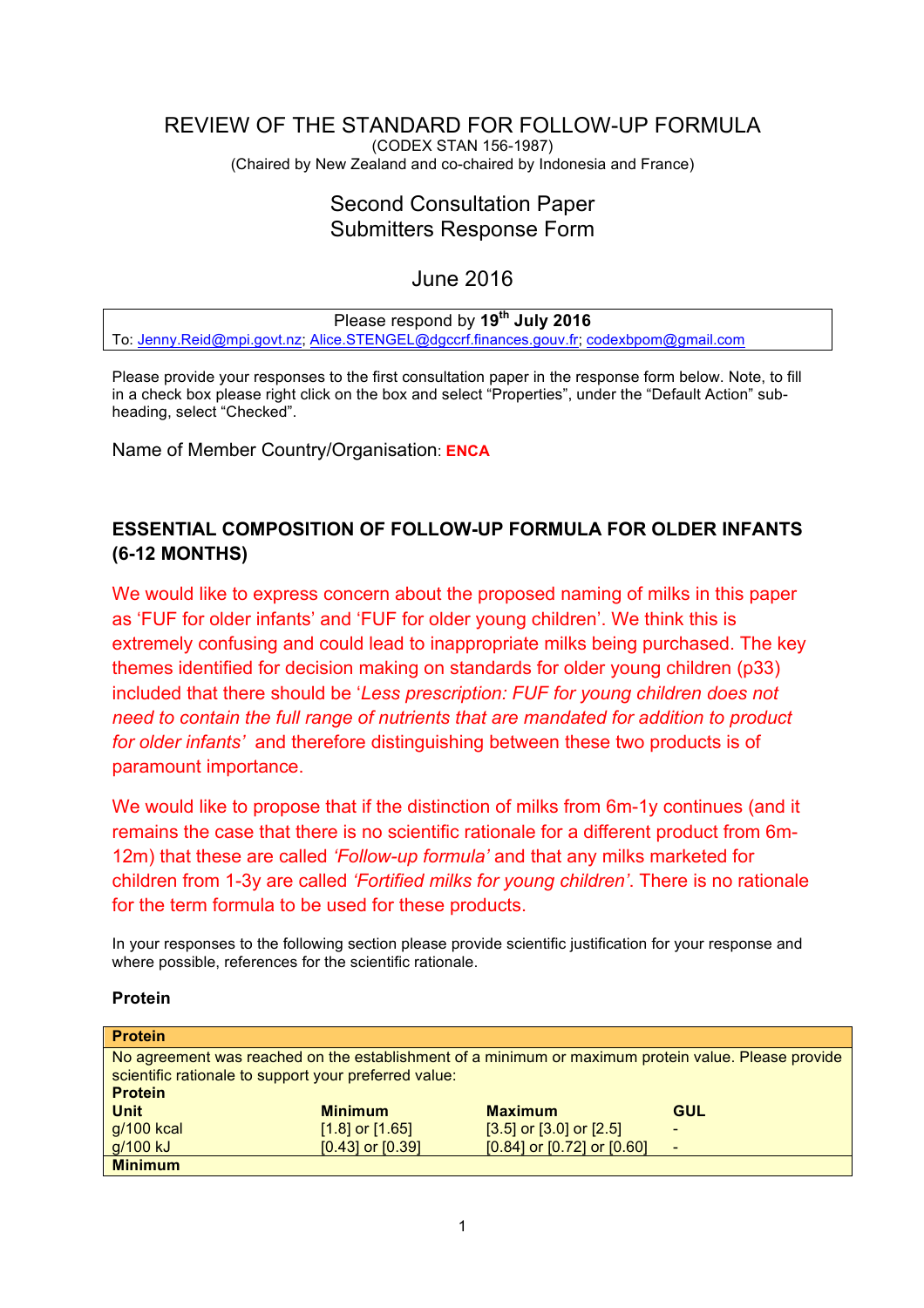| Codex Infant Formula standard<br>⊠                                                                                                                    |                              |                              |                                                |  |
|-------------------------------------------------------------------------------------------------------------------------------------------------------|------------------------------|------------------------------|------------------------------------------------|--|
| 1.8 g /100 kcal                                                                                                                                       |                              | 1.65 g /100 kcal             |                                                |  |
| 0.43 g /100 kJ                                                                                                                                        |                              | 0.39 g /100 kJ               |                                                |  |
| Please provide scientific justification and applicable references to support your response:                                                           |                              |                              |                                                |  |
|                                                                                                                                                       |                              |                              |                                                |  |
| Infants in the first year of life require infant formula if they are not breastfed, and therefore follow on                                           |                              |                              |                                                |  |
| formula should align to the IF standard.                                                                                                              |                              |                              |                                                |  |
| <b>Maximum</b>                                                                                                                                        |                              |                              |                                                |  |
|                                                                                                                                                       | ⊠ Codex IF std               |                              | <b>EFSA</b>                                    |  |
| 3.5 g /100 kcal                                                                                                                                       | 3.0 g /100 kcal              |                              | 2.5 g /100 kcal                                |  |
| 0.84 g /100 kJ                                                                                                                                        | 0.72 g /100 kJ               |                              | 0.60 g /100 kJ                                 |  |
| Please provide scientific justification and applicable references for your response:                                                                  |                              |                              |                                                |  |
|                                                                                                                                                       |                              |                              |                                                |  |
| Infants in the first year of life require infant formula if they are not breastfed, and therefore follow on                                           |                              |                              |                                                |  |
| formula should align to the IF standard                                                                                                               |                              |                              |                                                |  |
|                                                                                                                                                       |                              |                              |                                                |  |
| <b>Footnote 3</b>                                                                                                                                     |                              |                              |                                                |  |
| Refers to the requirements of essential and semi-essential amino acids in follow-up formula:                                                          |                              |                              |                                                |  |
| <sup>3)</sup> For an equal energy value the formula must contain an available quantity of each essential and semi-                                    |                              |                              |                                                |  |
| essential amino acid at least equal to that contained in the reference protein (breast milk as defined in                                             |                              |                              |                                                |  |
| Annex I); nevertheless for calculation purposes the concentrations of tyrosine and phenylalanine may be                                               |                              |                              |                                                |  |
| added together and the concentrations of methionine and cysteine may be added together.                                                               |                              |                              |                                                |  |
| At present the draft standard does not contain an Annex I, please indicate whether you support inserting                                              |                              |                              |                                                |  |
| Annex I of the Codex Standard for Infant Formula of if you consider that further work is required.                                                    |                              |                              |                                                |  |
| $\boxtimes$ insert Annex I (or refer) to the Codex Standard                                                                                           |                              |                              | review the levels contained within the Codex   |  |
| for Infant Formula                                                                                                                                    |                              | Standard for Infant Formula. |                                                |  |
| If you consider that a review is required, please indicate the basis for this review.                                                                 |                              |                              |                                                |  |
|                                                                                                                                                       |                              |                              |                                                |  |
| <b>Footnote 6</b>                                                                                                                                     |                              |                              |                                                |  |
| The majority of the eWG supported retaining elements of footnote 6.                                                                                   |                              |                              |                                                |  |
| [ <sup>6)</sup> Follow-up formula based on <del>non-hydrolysed</del> intact milk protein containing [ <del>less than 2</del> 1.65 to 1.8 g            |                              |                              |                                                |  |
| protein/100 kcal] and follow-up [formula based on hydrolysed protein [containing less than 2.25 g<br>protein/100 kcal] should be clinically evaluated |                              |                              |                                                |  |
| Regarding formulas based on hydrolysed protein, please state whether you think that all, or only those                                                |                              |                              |                                                |  |
| containing less than [2.25 g/100 kcal] should be clinically evaluated.                                                                                |                              |                              |                                                |  |
| $\boxtimes$ All formulas based on hydrolysed protein                                                                                                  |                              |                              | Formulas based on hydrolysed protein           |  |
| should be clinically evaluated                                                                                                                        |                              |                              | containing less than 2.25 g/100 kcal should be |  |
|                                                                                                                                                       |                              | clinically evaluated         |                                                |  |
| Please provide justification for your response.                                                                                                       |                              |                              |                                                |  |
|                                                                                                                                                       |                              |                              |                                                |  |
| Regarding formulas based on intact/non-hydrolysed protein please note that your responses to these                                                    |                              |                              |                                                |  |
| questions do not imply that you support a minimum of 1.8 g/100 kcal or 1.65 g/100 kcal. They will be used                                             |                              |                              |                                                |  |
| to refine the wording in square brackets if the eWG cannot come to agreement on a minimum value.                                                      |                              |                              |                                                |  |
|                                                                                                                                                       |                              |                              |                                                |  |
| Please state whether you support the proposal to amend the reference these types of formulas to intact                                                |                              |                              |                                                |  |
| milk protein.                                                                                                                                         |                              |                              |                                                |  |
| non-hydrolysed milk protein<br>intact milk protein<br>$\boxtimes$                                                                                     |                              |                              |                                                |  |
|                                                                                                                                                       |                              |                              |                                                |  |
| Please provide justification for your response.                                                                                                       |                              |                              |                                                |  |
| Regardless of the minimum protein level agreed to in Section 3.1, do you think that clinical evaluation                                               |                              |                              |                                                |  |
| would be required for any formulas based on intact/non-hydrolysed milk protein?                                                                       |                              |                              |                                                |  |
| Yes, all formulas containing                                                                                                                          | Yes, all formulas containing |                              | no requirements for clinical                   |  |
| 1.65-1.8 g/100 kcal require<br>1.65-2.0 g/100 kcal require<br>evaluation of non-hydrolysed                                                            |                              |                              |                                                |  |
| clinically evaluation                                                                                                                                 |                              |                              |                                                |  |
|                                                                                                                                                       | clinically evaluation        |                              |                                                |  |
|                                                                                                                                                       |                              |                              | formulas would be required at                  |  |
|                                                                                                                                                       |                              |                              | 1.65-1.8 g/100 kcal                            |  |
| Please provide justification for your response.                                                                                                       |                              |                              |                                                |  |

It might be useful to wait for the EFSA review of safety and acceptability of lower protein formula before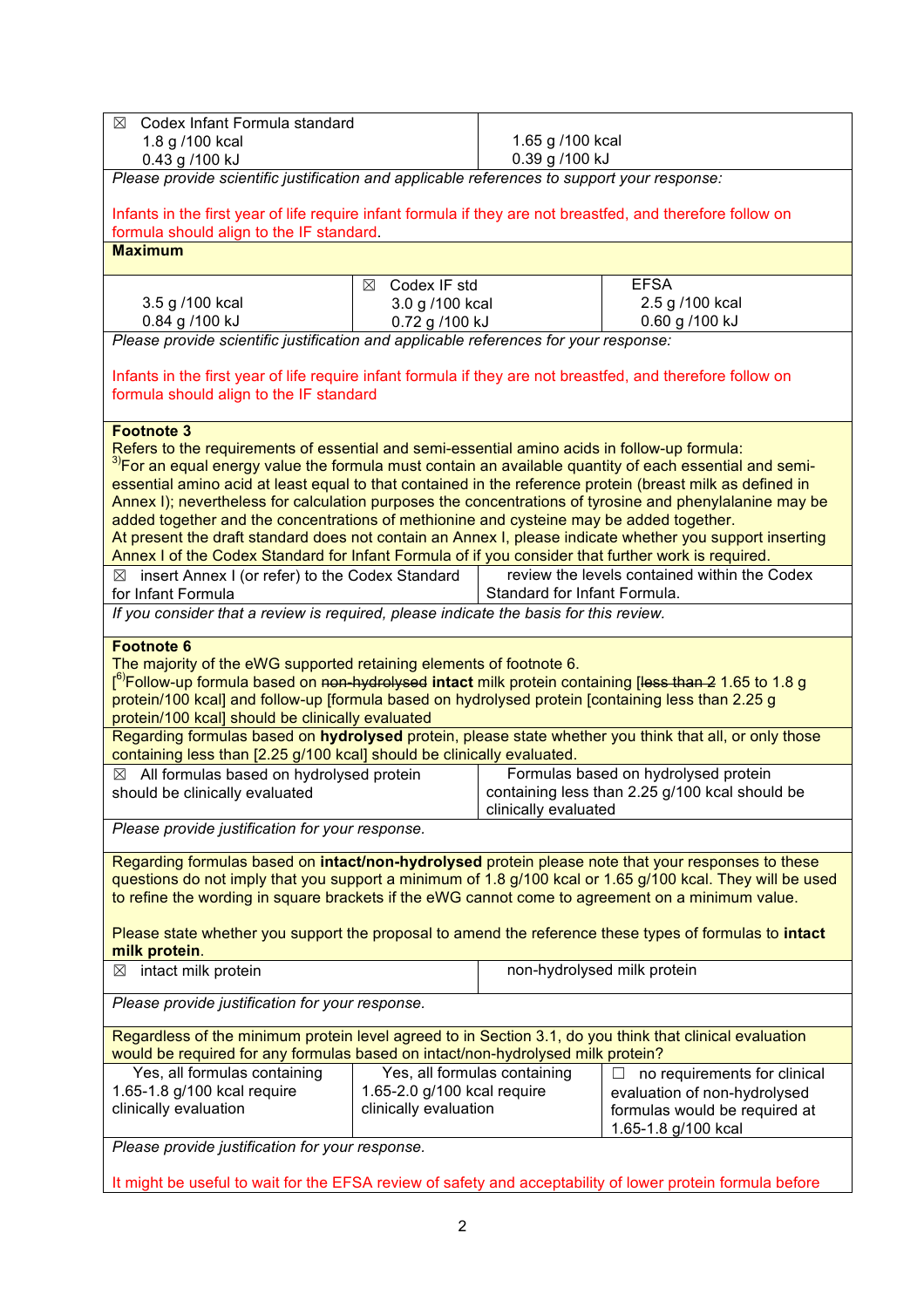| agreeing these points.                                                                                                                                                                                                                                                                                                                              |          |
|-----------------------------------------------------------------------------------------------------------------------------------------------------------------------------------------------------------------------------------------------------------------------------------------------------------------------------------------------------|----------|
|                                                                                                                                                                                                                                                                                                                                                     |          |
| If the eWG and Committee supported adoption of a minimum of 1.65 g/100 kcal for formula based on<br>intact/non-hydrolysed milk protein, do you support the recommendation that the minimum protein level<br>which requires clinical evaluation is placed in the footnote, rather than in the table? See Error! Reference<br>source not found, above |          |
| Yes                                                                                                                                                                                                                                                                                                                                                 | No.<br>⊠ |

# **Vitamin K**

| <b>Vitamin K</b>                                                                                                                                                  |                                                  |                |            |  |  |
|-------------------------------------------------------------------------------------------------------------------------------------------------------------------|--------------------------------------------------|----------------|------------|--|--|
| The Chairs propose that the following drafting of vitamin K requirements for follow-up formula for<br>older infants is recommended for adoption by the Committee: |                                                  |                |            |  |  |
| <b>Vitamin K</b><br><b>Unit</b>                                                                                                                                   | <b>Minimum</b>                                   | <b>Maximum</b> | <b>GUL</b> |  |  |
| mg/100 kcal                                                                                                                                                       | 4                                                |                | 27         |  |  |
| mg/100 kJ                                                                                                                                                         |                                                  |                | 6.5        |  |  |
| Please comment on this proposal and provide your justification:                                                                                                   |                                                  |                |            |  |  |
|                                                                                                                                                                   |                                                  |                |            |  |  |
| We believe this should be µg/100kcal/kJ not mg. We support these figures as any standard for                                                                      |                                                  |                |            |  |  |
|                                                                                                                                                                   | FuF should align with those for the IF standard. |                |            |  |  |

# **Vitamin C**

| <b>Vitamin C</b>                                                                                                 |                |        |                |            |  |
|------------------------------------------------------------------------------------------------------------------|----------------|--------|----------------|------------|--|
| No eWG consensus was reached on the establishment of a minimum vitamin C value. Based on the eWG                 |                |        |                |            |  |
| responses, please provide rationale to support your preferred value in square brackets:                          |                |        |                |            |  |
| Vitamin $C^{15}$                                                                                                 |                |        |                |            |  |
| <b>Unit</b>                                                                                                      | <b>Minimum</b> |        | <b>Maximum</b> | <b>GUL</b> |  |
| mg/100 kcal                                                                                                      | [10]           | $[4]$  |                | $70^{16}$  |  |
| mg/100 kJ                                                                                                        | [2.5]          | [0.96] |                | $17^{16}$  |  |
| <sup>15)</sup> expressed as ascorbic acid                                                                        |                |        |                |            |  |
| <sup>16)</sup> This GUL has been set to account for possible high losses over shelf-life in liquid formulas; for |                |        |                |            |  |
| powdered products lower upper levels should be aimed for.                                                        |                |        |                |            |  |
| <b>Minimum levels</b>                                                                                            |                |        |                |            |  |
| $\boxtimes$ Codex IF Standard<br>∃ EFSA                                                                          |                |        |                |            |  |
| 10 mg/100 kcal<br>4 mg/100 kcal                                                                                  |                |        |                |            |  |
| 2.5 mg/100 kJ<br>0.96 kJ/100 kcal                                                                                |                |        |                |            |  |
| Taking a precautionary approach and aligned with<br>Based on vitamin C requirement levels established            |                |        |                |            |  |
| the Codex Infant Formula Standard<br>by EFSA, taking into account that complementary                             |                |        |                |            |  |
| foods are consumed from six months.                                                                              |                |        |                |            |  |
| Please provide your preferred response:                                                                          |                |        |                |            |  |
|                                                                                                                  |                |        |                |            |  |
| Wherever possible the FUF standard should align with the IF standard.                                            |                |        |                |            |  |

# **Zinc**

| <b>Zinc</b>                                                                                            |                |                |     |
|--------------------------------------------------------------------------------------------------------|----------------|----------------|-----|
| Based on the views of the eWG and evidence provided, the Chairs propose the following drafting of zinc |                |                |     |
| requirements for follow-up formula for older infants is recommended for adoption by the Committee      |                |                |     |
| <b>Zinc</b>                                                                                            |                |                |     |
| <b>Unit</b>                                                                                            | <b>Minimum</b> | <b>Maximum</b> | GUL |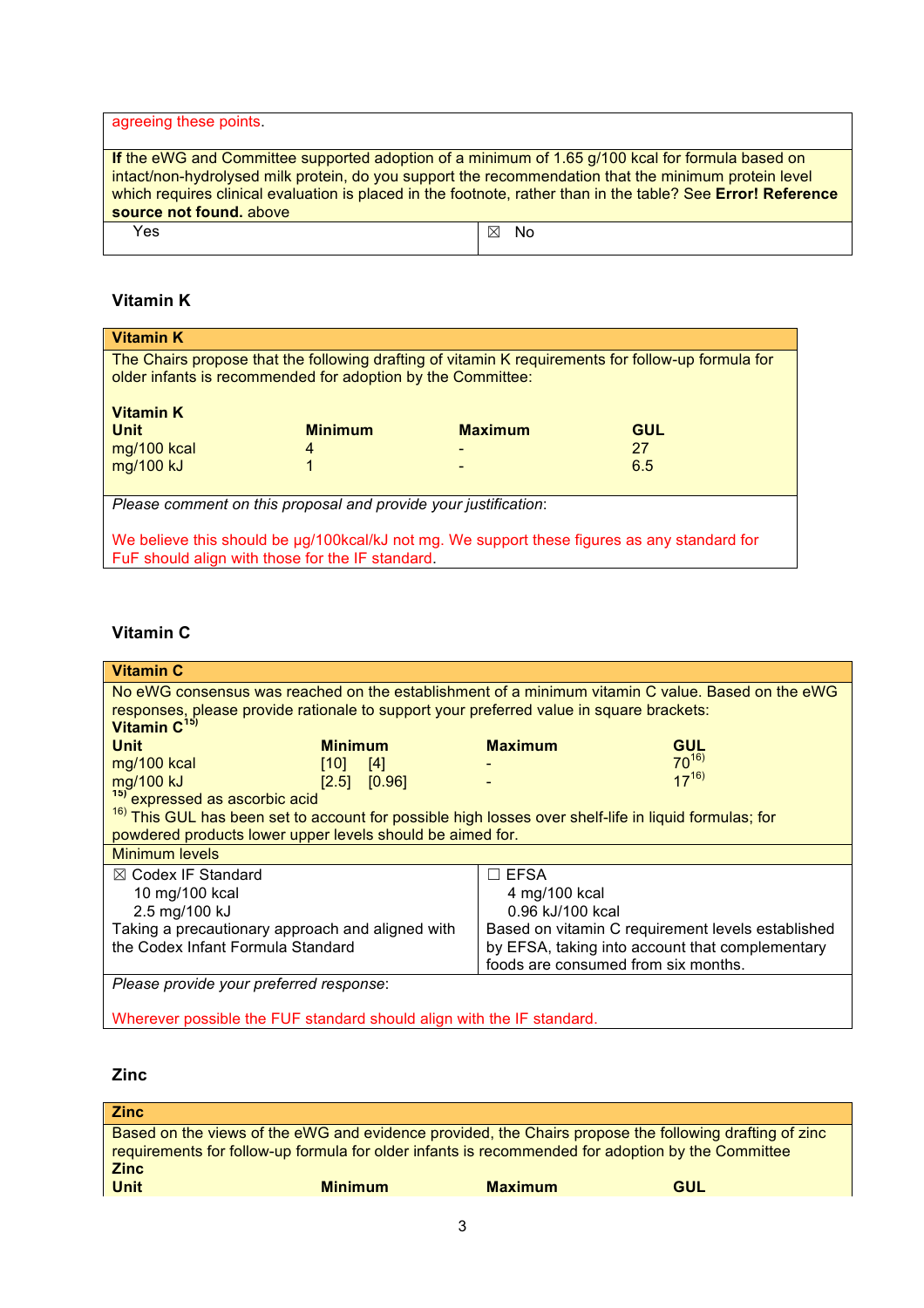| mg/100 kcal                                                     | 0.5  |  | 1.5                                                                                                         |  |
|-----------------------------------------------------------------|------|--|-------------------------------------------------------------------------------------------------------------|--|
| mg/100 kJ                                                       | 0.12 |  | 0.36                                                                                                        |  |
|                                                                 |      |  | $^{20}$ For Follow-up formula based on soy protein isolate a minimum value of 0.75 mg/100 kcal (0.18 mg/100 |  |
| $kJ$ ).                                                         |      |  |                                                                                                             |  |
| Please comment on this proposal and provide your justification: |      |  |                                                                                                             |  |
|                                                                 |      |  |                                                                                                             |  |
| We support these figures.                                       |      |  |                                                                                                             |  |
|                                                                 |      |  |                                                                                                             |  |

# **Optional Ingredients: DHA**

| <b>Docosahexaenoic acid (DHA)</b>                                                                                     |                  |                |            |  |
|-----------------------------------------------------------------------------------------------------------------------|------------------|----------------|------------|--|
| No consensus was reached on the need for a minimum level, as a compromise could you accept that a                     |                  |                |            |  |
| statement is included in the footnote stating that national authorities can establish minimum requirements            |                  |                |            |  |
| for the optional addition of DHA at their discretion.                                                                 |                  |                |            |  |
| Docosahexaenoic acid <sup>21)</sup>                                                                                   |                  |                |            |  |
| <b>Unit</b>                                                                                                           | <b>Minimum</b>   | <b>Maximum</b> | <b>GUL</b> |  |
| % fatty acids                                                                                                         | $[-]$ or $[0.3]$ |                | 0.5        |  |
| <sup>21)</sup> If docosahexaenoic acid (22:6 n-3) is added to follow-up formula, arachidonic acid (20:4 n-6) contents |                  |                |            |  |
| should reach at least the same concentration as DHA. The content of eicosapentaenoic acid (20:5 n-3),                 |                  |                |            |  |
| which can occur in sources of LC-PUFA, should not exceed the content of docosahexaenoic acid.                         |                  |                |            |  |
| Competent national and/or regional authorities may deviate from the above conditions, as appropriate for              |                  |                |            |  |
| the nutritional needs.                                                                                                |                  |                |            |  |
| $\boxtimes$ Yes                                                                                                       |                  | No.            |            |  |
|                                                                                                                       |                  |                |            |  |
|                                                                                                                       |                  |                |            |  |
| FUF should align to IF standards wherever possible.                                                                   |                  |                |            |  |

# **Optional Ingredients: L(+) lactic acid producing cultures**

| Optional addition L(+) lactic acid producing cultures                                                                                                                                                                                                                                                                                                                                                                                                                                                                                                                                                                                                                                                                 |  |  |  |  |
|-----------------------------------------------------------------------------------------------------------------------------------------------------------------------------------------------------------------------------------------------------------------------------------------------------------------------------------------------------------------------------------------------------------------------------------------------------------------------------------------------------------------------------------------------------------------------------------------------------------------------------------------------------------------------------------------------------------------------|--|--|--|--|
| [3.3.2.4 Only $L(+)$ lactic acid producing cultures may be used]                                                                                                                                                                                                                                                                                                                                                                                                                                                                                                                                                                                                                                                      |  |  |  |  |
| Several eWG members noted there are two purposes for the addition of L(+) lactic acid producing cultures<br>referring to both the acidification of formula and supplementation with probiotics.<br>Please indicate if you consider that the sub-Section 3.3.2.4 (Optional ingredients) should refer to one, or<br>both types of addition.                                                                                                                                                                                                                                                                                                                                                                             |  |  |  |  |
| $\Box$ Two purposes: acidification of<br>$\boxtimes$ For the purpose of acidification<br>$\Box$ For the purpose of<br>formula and supplementation<br>of formula only. Contains<br>supplementing with probiotics<br>with probiotics<br>minimal amounts of viable<br>only<br>bacteria.                                                                                                                                                                                                                                                                                                                                                                                                                                  |  |  |  |  |
| Please provide justification for your preferred response:                                                                                                                                                                                                                                                                                                                                                                                                                                                                                                                                                                                                                                                             |  |  |  |  |
| There is an increasing body of evidence that suggest no efficacy for the addition of live microrganisms to<br>infant milks, and the potential risks associated with unknown long-term consequences of this, and the way<br>that milks must be reconstituted if probiotics are included are a concern for infant health.<br>A precautionary principle approach should be adopted here since infants are a highly vulnerable group<br>and there is significant scientific uncertainty in this area.<br>If lactic acid cultures are used then there should aim to be a minimal residual amount of bacteria, but<br>consistent recommendations in the labelling of all formula should be that they are reconstituted at a |  |  |  |  |
| temperature to destroy any microrganisms present.                                                                                                                                                                                                                                                                                                                                                                                                                                                                                                                                                                                                                                                                     |  |  |  |  |
|                                                                                                                                                                                                                                                                                                                                                                                                                                                                                                                                                                                                                                                                                                                       |  |  |  |  |
| If you consider that standard should allow for both types of addition, please indicate if you think that this<br>should be captured within 3.3.2.4, or as two separate clauses within the Optional Ingredients Section<br>(Section 3.3.2).                                                                                                                                                                                                                                                                                                                                                                                                                                                                            |  |  |  |  |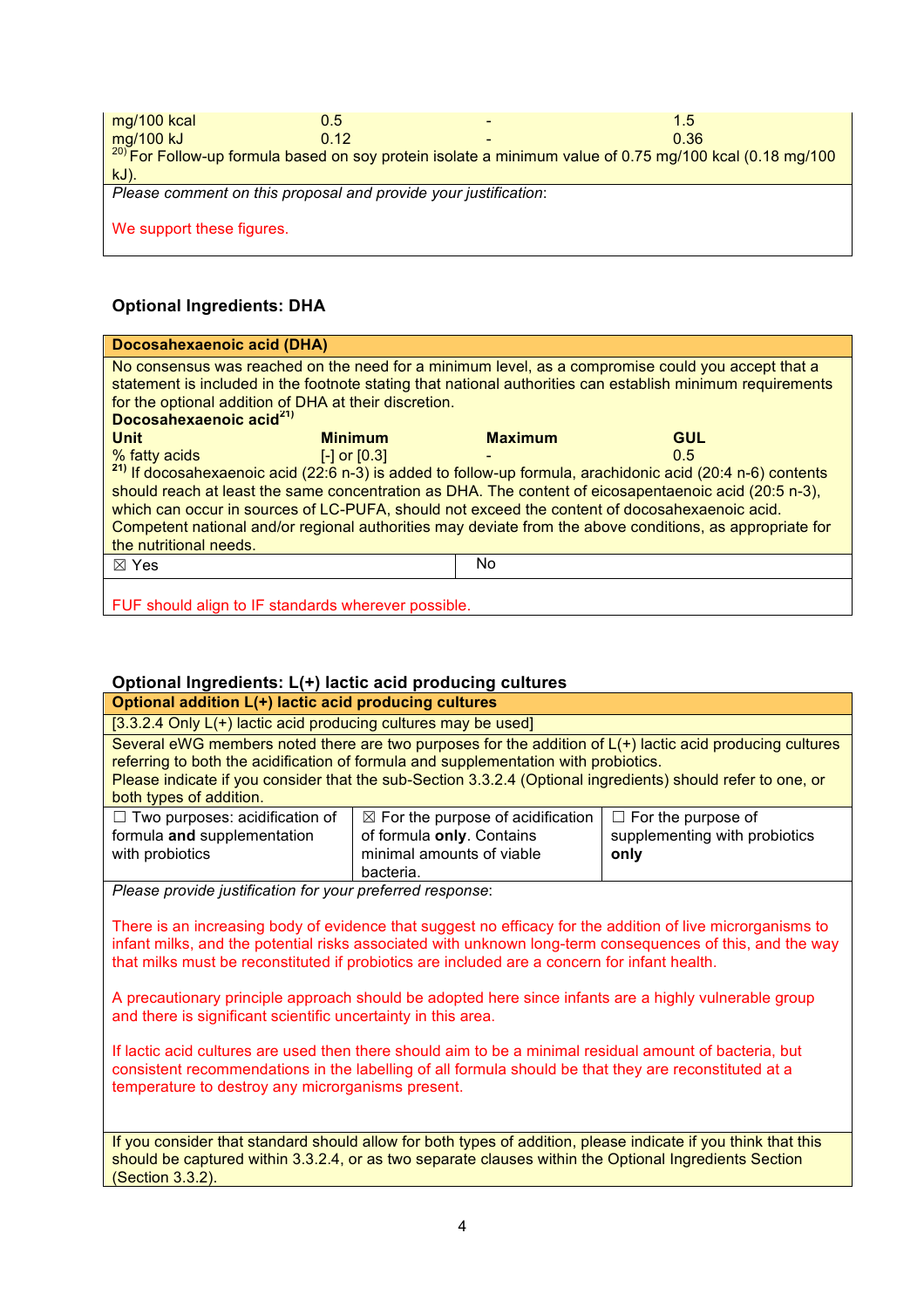Based on your response above, and considering that principles for optional addition of ingredients (3.3.2.1 and 3.3.2.2) apply, do you consider that any of the following additional concepts need to be included in any proposed amended wording, please tick all that apply.  $\Box$  The safety and suitability of the addition of strains shall be demonstrated by generally accepted scientific evidence  $\Box$  Follow-up formula prepared ready for consumption must contain significant amounts of the viable bacteria  $\boxtimes$  For the purpose of producing acidified formulas  $\Box$  Non-pathogenic lactic acid cultures may be used **OR**  $\Box$  No additional wording is required. Alignment with the Codex Infant Formula Standard *Please provide justification for your response and any proposed draft text*:

As stated above and previously raised at the CCNFSDU, there is no consensus on benefit from the use of probiotic strains in infant formula, and unknown risk.

# **ESSENTIAL COMPOSITION OF FOLLOW-UP FORMULA FOR OLDER YOUNG CHILDREN (12-36 MONTHS)**

We would like the eWG to consider changing the name of these products to 'Fortified milks for older children' and to remove the term formula so that these products do not become confused with products marketed to families for use in the first year of life.

## **Proposed approach**

#### **Mandatory (core) composition**

Do you support the approach taken for determining the mandatory (core) composition, as well as identifying those nutrients requiring specific compositional parameters, that is :

- Evidence to support nutritional issues for young children of global concern;
- Contribution to the overall nutritional quality/integrity of the product;
- The contribution of key nutrients from cows milk for equivalence; and
- The strength of committee support for including in the core composition.

#### *Answer:*

In principle yes**,** but care needs to be taken that the compositional parameters of these products ensures that they do not inadvertently become inappropriate substitutes for breastmilk or other accepted milk alternatives for children specified in local public health guidance. This aspect particularly applies to the content of sugar and overall energy provision of these fortified milks, where currently there are a large number of high energy, high sugar products marketed as suitable in this age range that may contribute to childhood obesity and dental caries as well as the promotion of a 'sweet tooth' impacting on lifelong food choices.

Should there be a minimum number of principles that each nutrient must meet in order for it to be considered part of the mandatory (core) composition, or requiring specific compositional parameters in follow-up formula for young children? Please state what this should be. *Answer:*

The addition of nutrients to fortified milks should not undermine or put at risk local public health initiatives to promote good nutrition in the early years, encourage dependence on highly processed products that are not in line with the WHO Global strategy on infant and young child feeding or potentially lead to high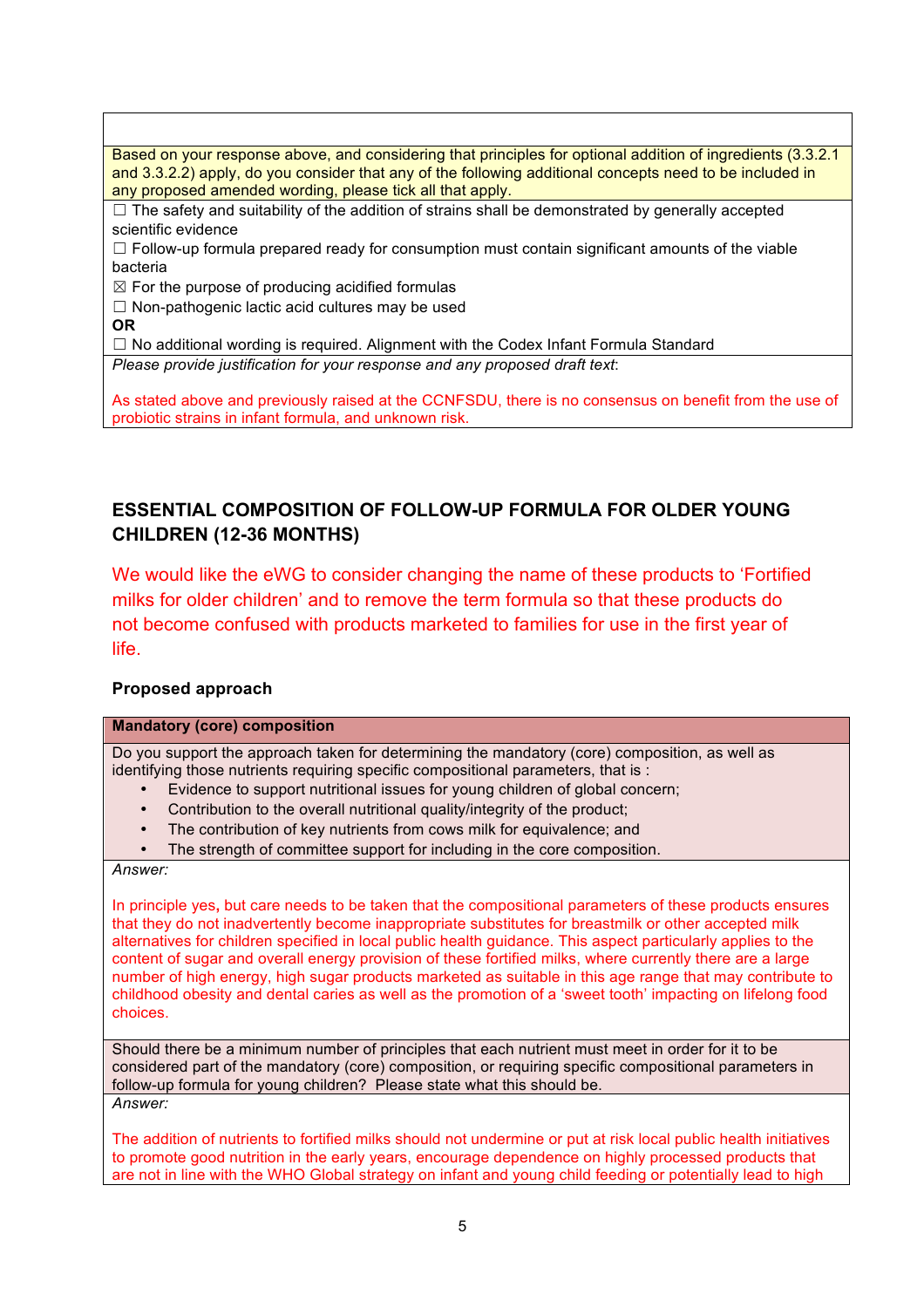#### intakes of nutrients where local supplementation may also be in place.

#### **Voluntary Nutrient Additions**

*Further to the mandatory (core) composition, other essential nutrients may be added to follow-up formula*  for young children, either as a mandated addition to the (core) composition required by national *authorities, or as a voluntary addition by manufacturers. These nutrients can be chosen from the essential composition of follow-up formula for older infants. The nutrient levels must be:*

- *as per the min, max, GULs stipulated for follow-up formula for older infants; or*
- *based on the min, max, GULs stipulated for follow-up formula for older infants, and amended if the nutritional needs of the local population and scientific justification warrants deviating from the level stipulated for older infants, or*
	- *in conformity with the legislation of the country in which the product is sold.*

*Note: all footnotes relevant to these listed essential nutrients, also apply when added to follow-up formula for young children*

#### **QUESTION:**

Please comment on the proposed approach presented above for the voluntary addition of other essential nutrients. If you do not support this approach, please present an alternative approach with justification. **Answer:**

#### *Please provide justification for your answer:*

It is important that voluntary additions of nutrients by manufacturers are controlled and therefore we support the general view that these should not exceed min and max in IF and FuF or conform to the legislation of the country in which the product is sold. The middle bullet point is too general and open to abuse since there is no clear definition of 'scientific justification' and we would prefer to see this point removed.

#### **QUESTION:**

Are there any essential nutrients that are not part of the proposed mandatory (core) composition, where the levels would need to be different to that for follow-up formula for older infants, noting that the principles would allow for deviating from the level stipulated for older infants if the nutrient needs of the local population and scientific justification warrants this? Please provide justification for your answer. **Answer:**

*Please provide justification for your answer:*

No. Milk should not be the main source of energy and nutrients in the diet of young children. If diets or appetites are poor and it is considered appropriate for a young child to continue on a fortified milk product beyond 1 year of age, then this can be IF – and we propose that as far as possible FuF aligns to IF composition, We do not agree with the principle stated here that appears in bullet point 2 above.

#### **Optional Ingredients**

- In addition to the [mandatory (core)] compositional requirements [and voluntary essential nutrient provisions] listed under [insert appropriate subsection] to [and] [insert appropriate subsection], other ingredients or substances may be added to follow-up formula for older infants [young children] where the safety and suitability of the optional ingredient for particular nutritional purposes, at the level of use, is evaluated and demonstrated by generally accepted scientific evidence.
- When any of these ingredients or substances is added, the formula shall contain sufficient amounts to achieve the intended effect. Itaking into account levels in human milk].
- [The following substances may be added in conformity with national legislation, in which case their content per 100 kcal (100kJ) in the Follow-up Formula ready for consumption shall not exceed the levels listed below. This is not intended to be an exhaustive list, but provides a guide for competent national and/or regional authorities as to appropriate levels when these substances are added]. The Chairs propose deleting the third bullet point in preference for a principles based approach rather than inclusion of any substances in a list.

#### **QUESTION:**

Please comment on the proposed approach and principles presented above for the voluntary addition of optional ingredients and substances to follow-up formula for young children. If you do not support this approach, please present an alternative approach with justification.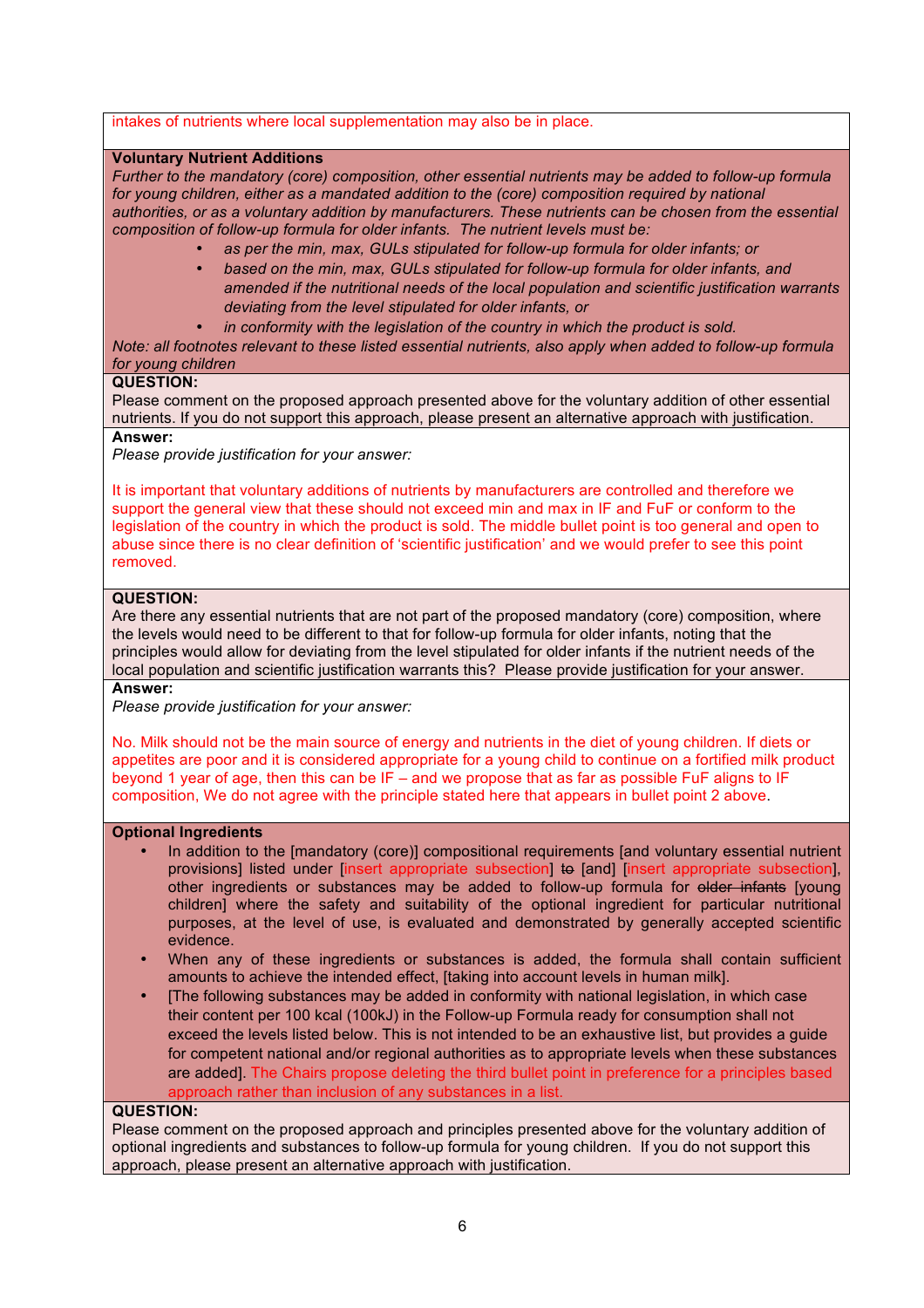#### **Answer:**

*Please provide justification for your answer:*

We would propose that any voluntary additional nutrients added must conform to the legislation in the area in which the product is sold and that there are clear limits on the addition of substances, none of which should have allowable health claims to be made about them if they are not considered essential and therefore included in the standard.

#### **QUESTION:**

Please comment on whether the second principle (bullet point 2) should include the requirement that levels of optional ingredients or substances should 'take into account levels in human milk' for follow-up formula for young children. Please provide justification for your answer.

#### **Answer:**

*Please provide justification for your answer:*

Just because a substance is present in human milk does not mean the addition of a similar substance to a processed milk product has any efficacy, as known for example around the addition of nucleotides to IF and FuF. The addition of substances is frequently used to make health claims which are counter productive. The standard for fortified milks for young children should focus on minimizing any risk to health of unnecessary additions and in ensuring that in providing some useful nutrients it does not risk harm through unsuitable composition elsewhere.

#### **QUESTION:**

Do you support deletion of the third bullet point for follow-up formula for young children? **Answer:**

*Please provide justification for your answer:*

Yes if there is clarity about control on voluntary additions and health claims.

#### **Energy contribution from macronutrients**

#### **Energy contribution from macronutrients**

Please provide comment and justification as to whether it is necessary to define specific macronutrient percentage contribution to overall energy.

*Answer:*

It is important the overall energy content of fortified milks for older children are controlled as the market is currently allowing a wide range of highly unsuitable products within the current Codex standards, and this may not be immediately obvious where information is given in absolute compositional terms. Because the current standard does not specify minimum and maximum carbohydrate contents, within the current min/max for protein and fat this allows for very high sugar intakes. Theoretically based on current Codex standards, if a fortified milk were to contain the minimum permissible levels of protein and fat, and the maximum permissible energy density, the nutritionally available carbohydrate content could reach 12.4g/100ml or 3.7g/100kJ. This is equivalent to 58% of energy in the product coming from free sugars. An average 1-3 year old having 5% of their energy intake from free sugars would require only 13.0g free sugar in the diet per day from all sources and this should be considered when considering how these fortified milk products may be formulated within proposed changes to fat and protein levels. Using both total intakes and intakes expressed as a percentage of energy may help member states in their work on sugar reduction policy and in ensuring consistency across WHO and national guidance.

#### **Energy**

#### **Energy**

Members of the eWG have recommended that the energy density of follow-up formula for young children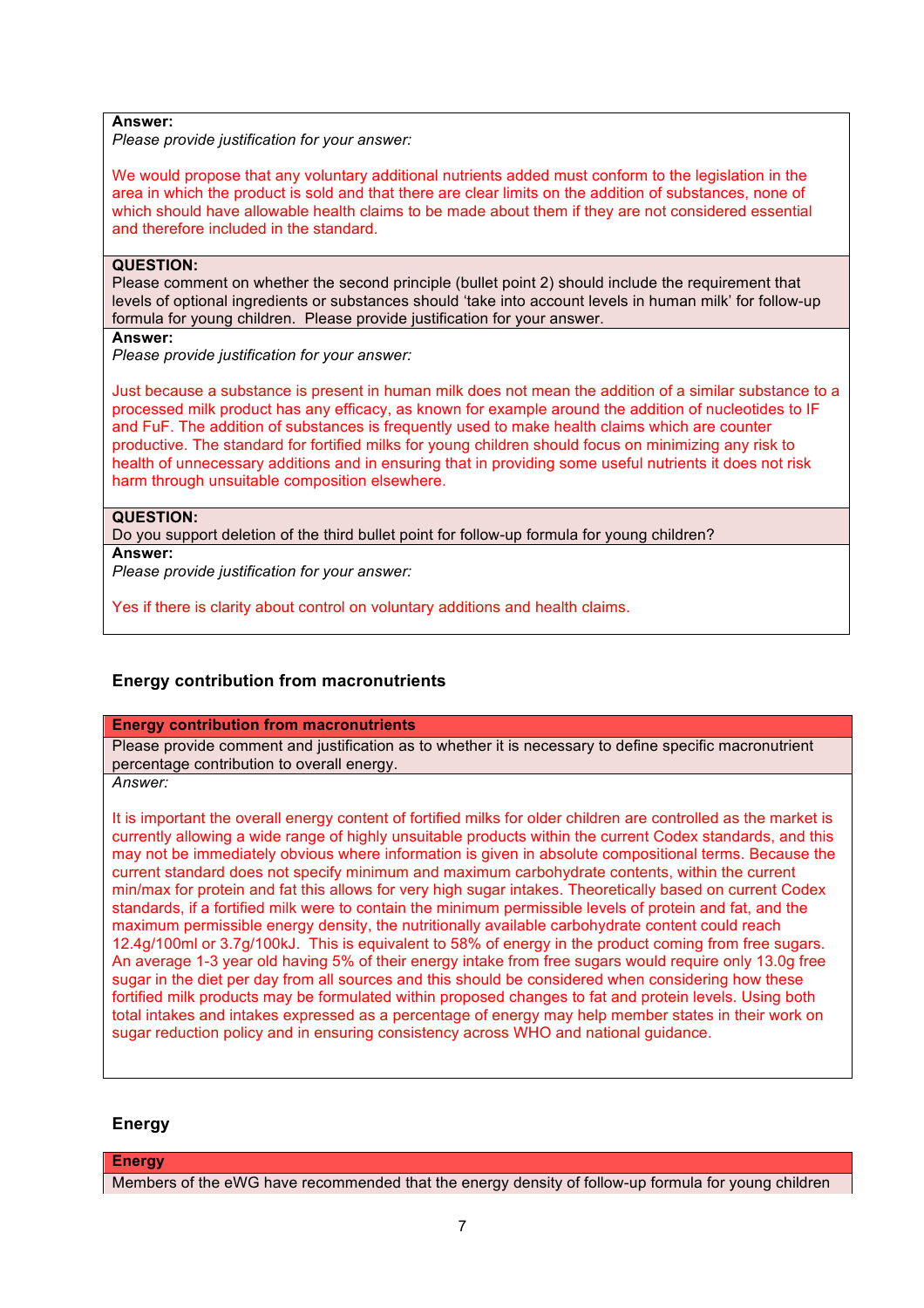| <b>Maximum</b><br>[70]                                                                                                                                                                                                                                                                                                                                                                                                                                                                                                                                                                                                                                                                                                                                                                                                                                                                                                                                                                                                                                         |  |  |  |  |
|----------------------------------------------------------------------------------------------------------------------------------------------------------------------------------------------------------------------------------------------------------------------------------------------------------------------------------------------------------------------------------------------------------------------------------------------------------------------------------------------------------------------------------------------------------------------------------------------------------------------------------------------------------------------------------------------------------------------------------------------------------------------------------------------------------------------------------------------------------------------------------------------------------------------------------------------------------------------------------------------------------------------------------------------------------------|--|--|--|--|
|                                                                                                                                                                                                                                                                                                                                                                                                                                                                                                                                                                                                                                                                                                                                                                                                                                                                                                                                                                                                                                                                |  |  |  |  |
|                                                                                                                                                                                                                                                                                                                                                                                                                                                                                                                                                                                                                                                                                                                                                                                                                                                                                                                                                                                                                                                                |  |  |  |  |
|                                                                                                                                                                                                                                                                                                                                                                                                                                                                                                                                                                                                                                                                                                                                                                                                                                                                                                                                                                                                                                                                |  |  |  |  |
| [293]                                                                                                                                                                                                                                                                                                                                                                                                                                                                                                                                                                                                                                                                                                                                                                                                                                                                                                                                                                                                                                                          |  |  |  |  |
| Should the range for the energy density of follow-up formula for young children accommodate the energy                                                                                                                                                                                                                                                                                                                                                                                                                                                                                                                                                                                                                                                                                                                                                                                                                                                                                                                                                         |  |  |  |  |
| content of full fat cows' milk and reduced fat cows' milk, or align with the minimum energy density of                                                                                                                                                                                                                                                                                                                                                                                                                                                                                                                                                                                                                                                                                                                                                                                                                                                                                                                                                         |  |  |  |  |
|                                                                                                                                                                                                                                                                                                                                                                                                                                                                                                                                                                                                                                                                                                                                                                                                                                                                                                                                                                                                                                                                |  |  |  |  |
| $\Box$ Reduced fat cows' milk (~1.5-2% fat)<br>45 kcal/100 ml                                                                                                                                                                                                                                                                                                                                                                                                                                                                                                                                                                                                                                                                                                                                                                                                                                                                                                                                                                                                  |  |  |  |  |
| 188 kJ/100 ml                                                                                                                                                                                                                                                                                                                                                                                                                                                                                                                                                                                                                                                                                                                                                                                                                                                                                                                                                                                                                                                  |  |  |  |  |
|                                                                                                                                                                                                                                                                                                                                                                                                                                                                                                                                                                                                                                                                                                                                                                                                                                                                                                                                                                                                                                                                |  |  |  |  |
|                                                                                                                                                                                                                                                                                                                                                                                                                                                                                                                                                                                                                                                                                                                                                                                                                                                                                                                                                                                                                                                                |  |  |  |  |
| The energy standard for fortified milks for young children should align with whole animal milk or IF/FUF<br>standard. Children aged 1-2y still require relatively energy dense diets and whilst it could be argued that<br>from 2-3y the reduced fat cows' milk standard is appropriate, the standard should aim to meet the needs<br>of the most needy in the group as a principle. This raises serious questions as to how these products<br>would fit into a healthy balanced diet following local nutrition guidance, and we urge modelling of diets in<br>the second and third year of life to be done to consider the impact of these products on energy and<br>nutrient intakes.                                                                                                                                                                                                                                                                                                                                                                        |  |  |  |  |
| Do you support establishing a maximum energy density for follow-up formula for young children? If so, do<br>you have suggestions as to how this level should be derived?                                                                                                                                                                                                                                                                                                                                                                                                                                                                                                                                                                                                                                                                                                                                                                                                                                                                                       |  |  |  |  |
|                                                                                                                                                                                                                                                                                                                                                                                                                                                                                                                                                                                                                                                                                                                                                                                                                                                                                                                                                                                                                                                                |  |  |  |  |
| Yes – the maximum energy content of fortified milks for young children should be specified so that there is<br>a limit to the addition of carbohydrates possible and to ensure that if the min and max fat and protein<br>levels are used that there is a natural ceiling to this. We would propose a maximum energy density of<br>70kcal/100ml for fortified milks for older children in line with IF/FUF and whole cows' milk. Modelling<br>should be undertaken to show how different products would look within the standards agreed for fat and<br>protein to ensure that carbohydrate and energy content ensure products do not undermine global attempts<br>to reduce free sugars in the diets of children. Many products currently marketed sit within the energy range<br>60-70kcal/100ml - those with higher energy contributions we have reviewed are all high in sugar, but<br>some of those within the 60-70 kcal range also contribute significant amounts of sugar so the<br>macronutrient and energy contents need to be carefully considered. |  |  |  |  |
|                                                                                                                                                                                                                                                                                                                                                                                                                                                                                                                                                                                                                                                                                                                                                                                                                                                                                                                                                                                                                                                                |  |  |  |  |

## **Protein**

#### **Protein**

Considering the eWG's varied views, are minimum and maximum requirements necessary? If so, please state your preferred approach on how to establish protein requirements? *Please provide justification for your answer*

Yes. Minimum and maximum amounts are needed for all macronutrients and for energy to ensure that products meet the principles set for these fortified milks or benefit not hard. Modelling using different parameters would be useful to consider the scientific evidence in real world scenarios, and considering products currently marketed.

Should there be requirements for protein quality? If so how this might be achieved? Please consider both the current Follow-up formula standard, and proposals within the draft standard for older infants.

*Please provide justification for your answer*

Alignment with the FUF standard should be considered.

## **Total Fat**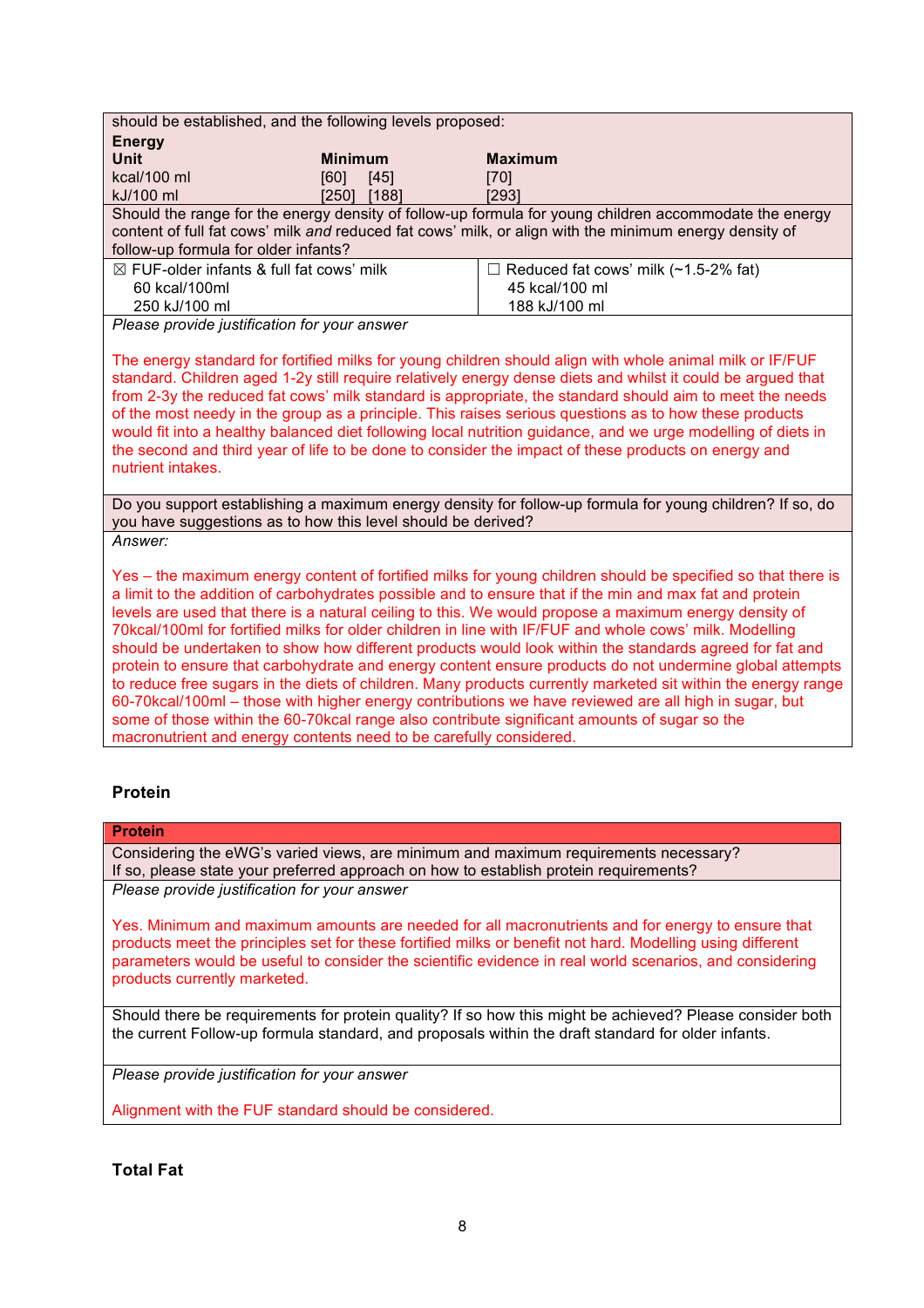| <b>Total fat</b>                                                                                                                                                                                                                                                                                     |                                               |  |  |  |
|------------------------------------------------------------------------------------------------------------------------------------------------------------------------------------------------------------------------------------------------------------------------------------------------------|-----------------------------------------------|--|--|--|
| Based on the eWG recommendation to establish total fat requirements, please state your preferred<br>minimum total fat value?                                                                                                                                                                         |                                               |  |  |  |
| $\Box$ Current Codex FUF standard                                                                                                                                                                                                                                                                    | Proposed Codex FUF standard for older infants |  |  |  |
| 3.0 g/100 kcal                                                                                                                                                                                                                                                                                       | 4.4 g/100 kcal                                |  |  |  |
| 0.7 g/100 kJ                                                                                                                                                                                                                                                                                         | 1.1 g/100 kJ                                  |  |  |  |
| $\Box$ Reduced fat cows' milk                                                                                                                                                                                                                                                                        | $\Box$ Alternative value, please specify      |  |  |  |
| 3.5 g/100 kcal                                                                                                                                                                                                                                                                                       |                                               |  |  |  |
| 0.8 g/100 kJ                                                                                                                                                                                                                                                                                         |                                               |  |  |  |
| Please provide justification for your answer                                                                                                                                                                                                                                                         |                                               |  |  |  |
| The macronutrient contents need to be considered as a piece $-$ to ensure that the energy content and<br>macronutrient content minimum and maximum values protect the market from unnecessary high sugar<br>products. Modelling needs to be done to put these suggestions into a real world context. |                                               |  |  |  |
| Based on the eWG recommendation to establish total fat requirements, please state your preferred<br>maximum total fat value?                                                                                                                                                                         |                                               |  |  |  |
| $\Box$ Proposed FUF-older infants & cows' milk                                                                                                                                                                                                                                                       | $\Box$ Alternative value, please specify      |  |  |  |
| 6.0 g/100 kcal                                                                                                                                                                                                                                                                                       |                                               |  |  |  |
| 1.4 g/100 kJ                                                                                                                                                                                                                                                                                         |                                               |  |  |  |
| Please provide justification for your answer                                                                                                                                                                                                                                                         |                                               |  |  |  |
|                                                                                                                                                                                                                                                                                                      |                                               |  |  |  |
| A maximum value is needed as part of the modelling process already outlined.                                                                                                                                                                                                                         |                                               |  |  |  |

## **Essential Fatty acids**

#### **Lipids**

Based on the eWG recommendation to give consideration to the fatty acid profile of follow-up formula for young children, including maximum levels for trans fat, and noting the levels in full fat and reduced fat cows' milk, please state your preferred levels (with justification) as below:

Should levels for linoleic acid, α-linolenic acid and phospholipids be established for follow-up formula for young children? Please stipulate what these levels should be; min, max, GUL. *Please provide justification for your answers.*

If these products are marketed as a nutritional safety net for children post FuF then as far as possible they should include those nutrients that the eWG consider important in FUF for older infants (which we would prefer to call simply FuF).

Should a range for the ratio of linoleic: α-Linolenic acid be established for follow-up formula for young children?

| $\boxtimes$ Yes                                                                                                                                                                                                                                                                                                                        | $\Box$ No |
|----------------------------------------------------------------------------------------------------------------------------------------------------------------------------------------------------------------------------------------------------------------------------------------------------------------------------------------|-----------|
| Should this be a minimum of 5:1 and a maximum<br>of 15:1 as per the Codex Infant Formula Standard,<br>the proposed Standard for Follow-up Formula for<br>Older Infants and the recommendations of the<br>2015 IEG?<br>$\boxtimes$ Yes<br>$\Box$ No<br>$\Box$ Alternative, please specify and provide<br>justification for your answer. |           |
|                                                                                                                                                                                                                                                                                                                                        |           |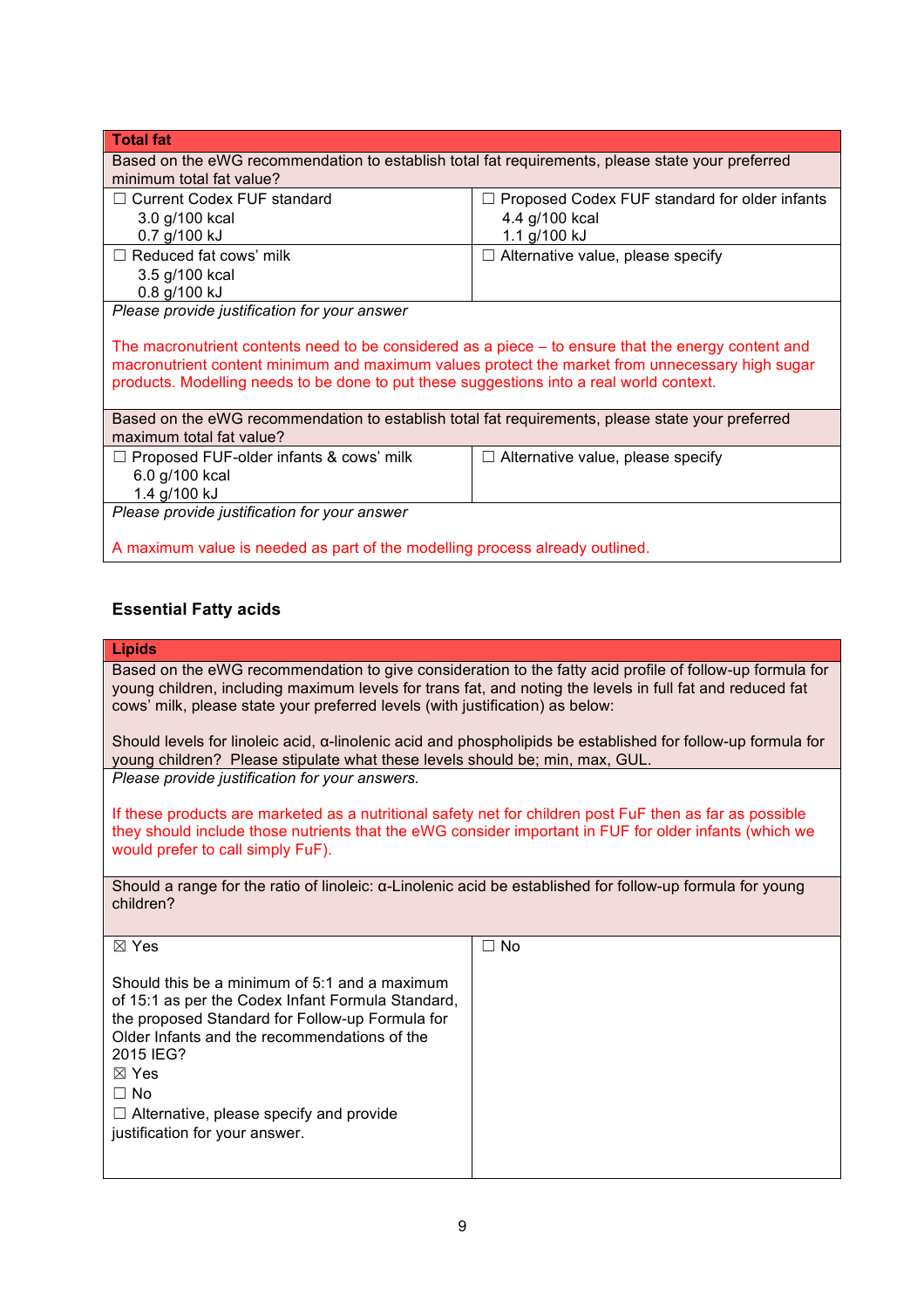| Should a maximum percentage fat for lauric and myristic acid be established for follow-up formula for<br>young children?                                                                                                                                                                                                                                                                                                                                                                                                                      |           |  |
|-----------------------------------------------------------------------------------------------------------------------------------------------------------------------------------------------------------------------------------------------------------------------------------------------------------------------------------------------------------------------------------------------------------------------------------------------------------------------------------------------------------------------------------------------|-----------|--|
| ⊠ Yes                                                                                                                                                                                                                                                                                                                                                                                                                                                                                                                                         | $\Box$ No |  |
| Should this level be $\leq$ 20% of fat as per the Codex<br>Infant Formula Standard, and the proposed<br>Standard for Follow-up Formula for Older Infants,<br>and noting this would accommodate full fat and<br>reduced fat cows' milk?<br>$\Box$ Yes<br>$\Box$ No<br>$\Box$ Alternative, please specify and provide<br>justification for your answer.<br>Should a maximum level for trans fat be established for follow-up formula for young children? If you<br>support a maximum level, please state what percentage of fat this should be. |           |  |
|                                                                                                                                                                                                                                                                                                                                                                                                                                                                                                                                               |           |  |
| $\Box$ Yes<br>Please state what the maximum level should be,<br>and provide justification for your answer.                                                                                                                                                                                                                                                                                                                                                                                                                                    | $\Box$ No |  |
| Should the proposed footnote 7 for the Codex Standard for Follow-up Formula for older infants<br>(Commercially hydrogenated oils and fats shall not be used in follow-up formula) also apply to follow-up<br>formula for young children?                                                                                                                                                                                                                                                                                                      |           |  |
| Please provide justification for your answer.                                                                                                                                                                                                                                                                                                                                                                                                                                                                                                 |           |  |
| Yes. Any provisions considered important for the protection of infant health should also be incorporated<br>into any standard for children 1-3y.                                                                                                                                                                                                                                                                                                                                                                                              |           |  |

## **Carbohydrates**

## **Please note in this section carbohydrate standards should be expressed as g/100kcal not mg/100kcal.**

| <b>Total Available Carbohydrates</b>                                                                                                                                                                                                               |                                    |  |
|----------------------------------------------------------------------------------------------------------------------------------------------------------------------------------------------------------------------------------------------------|------------------------------------|--|
| Is a minimum available carbohydrate level required, if a consensus is reached on establishing minimum<br>and maximum levels for energy, protein and total fat?                                                                                     |                                    |  |
| $\boxtimes$ Yes                                                                                                                                                                                                                                    | No.                                |  |
| Please provide your rationale:                                                                                                                                                                                                                     |                                    |  |
| In light of global work to reduce free sugars in the diets of all populations we need clarity over the<br>carbohydrate content of all foods, giving both minimum and maximum figures which work within energy<br>and other macronutrient criteria. |                                    |  |
| If you support establishing a minimum available carbohydrates level, what level do you support?                                                                                                                                                    |                                    |  |
| $\boxtimes$ Full fat cows' milk                                                                                                                                                                                                                    | IEG 2015 and proposed Codex FUF-OI |  |
| 7.5 g/100 kcal                                                                                                                                                                                                                                     | 9.0 g/100 kcal                     |  |
| 1.8 g/100 kJ                                                                                                                                                                                                                                       | 2.2 g/100 kJ                       |  |
| Please provide your rationale:                                                                                                                                                                                                                     |                                    |  |
| The basis of most fortified milks for young children will be 'milk and the level of carbohydrate in cows' milk                                                                                                                                     |                                    |  |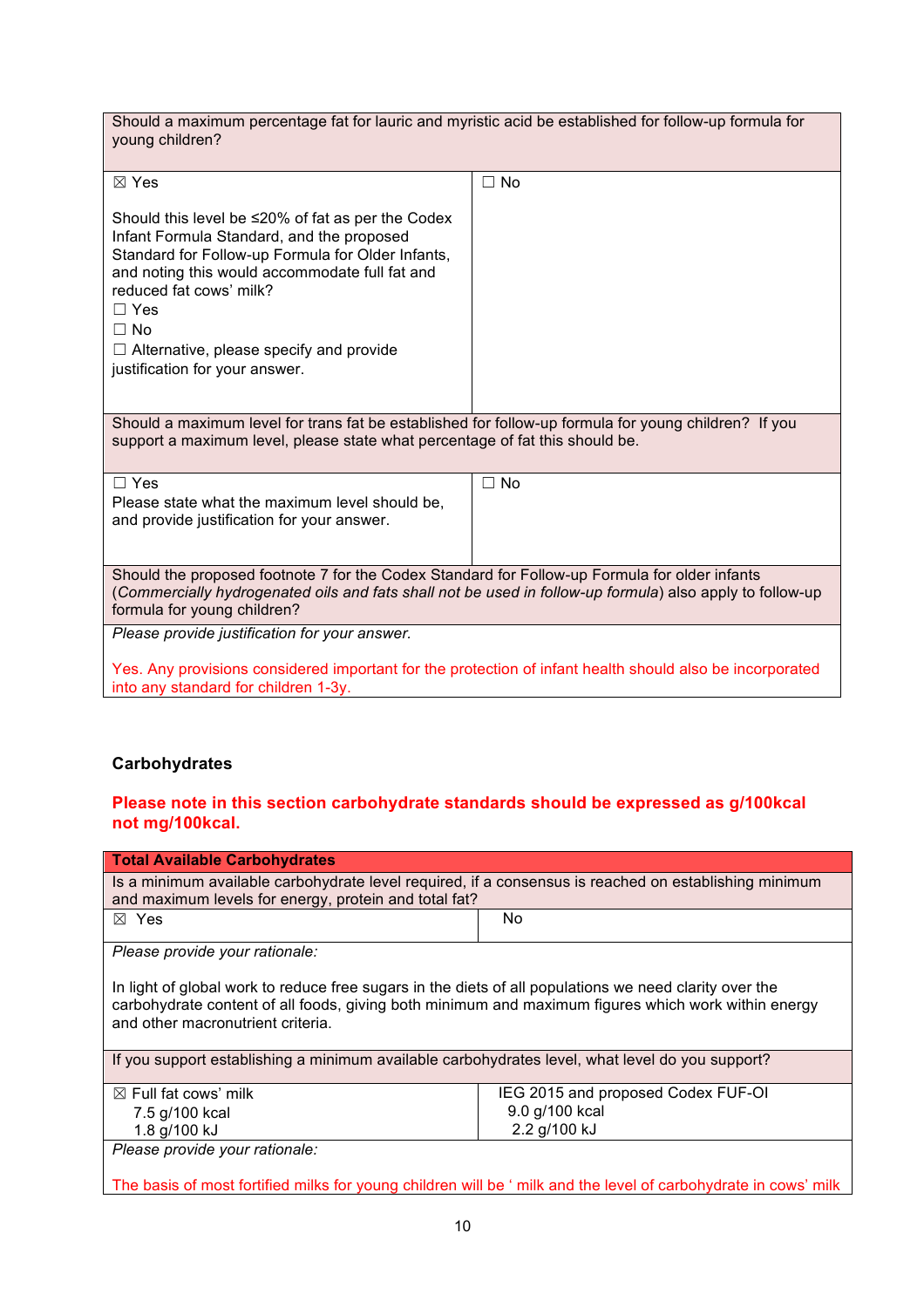| should be the optimum amount requiring no additional carbohydrate. We suggest modelling takes place to<br>consider how products currently marketed meet various criteria and the variation that might be plausible to<br>meet other global health recommendations.            |                                                   |  |
|-------------------------------------------------------------------------------------------------------------------------------------------------------------------------------------------------------------------------------------------------------------------------------|---------------------------------------------------|--|
| If limits are established for sugars, is there a need to also set a maximum/GUL for total available<br>carbohydrates?                                                                                                                                                         |                                                   |  |
| ⊠ Yes                                                                                                                                                                                                                                                                         | <b>No</b>                                         |  |
| Please provide your rationale:                                                                                                                                                                                                                                                |                                                   |  |
| For all the reasons previously described. Without a maximum value then fortified milks for older children<br>will continue to provide significant amounts of unnecessary free sugars to the diets of young children. A<br>maximum figure is essential.                        |                                                   |  |
| If you support a limit for total available carbohydrates, should a maximum level or GUL be established?                                                                                                                                                                       |                                                   |  |
| $\boxtimes$ Yes, a maximum level should be established                                                                                                                                                                                                                        | Yes, a GUL level should be established            |  |
| Please provide your rationale:                                                                                                                                                                                                                                                |                                                   |  |
| Modelling should be undertaken to expose current products which have very high carbohydrate contents<br>within current regulations and to propose product compositions where fat, protein, carobohydrate and<br>energy contents together do not undermine young child health. |                                                   |  |
| If you support establishing a maximum/GUL, do you support 14 g/100 kcal (3.3 g/100 kJ)?                                                                                                                                                                                       |                                                   |  |
| Yes                                                                                                                                                                                                                                                                           | $\boxtimes$ No (please specify your alternative). |  |
| Please provide your rationale:                                                                                                                                                                                                                                                |                                                   |  |
| Before a maximum figure can be established there needs to be modelling which considers all of the<br>scenario related to min and max values for energy and macronutrients. A lower figure closer to that of<br>9g/100kcal may be more appropriate and needs discussion.       |                                                   |  |

| <b>Carbohydrates footnote</b>                                                                                                                                                    |                                                                                                           |                                          |
|----------------------------------------------------------------------------------------------------------------------------------------------------------------------------------|-----------------------------------------------------------------------------------------------------------|------------------------------------------|
| Free sugars                                                                                                                                                                      | While there was widespread support for compositional requirements that limit the addition of free sugars, |                                          |
|                                                                                                                                                                                  | there was no consensus on an approach. Please select your preferred approach from the below options.      |                                          |
| Proposed Codex FUF-OI<br>Standard                                                                                                                                                | ⊠ IEG 2015                                                                                                | An alternative level (please<br>specify) |
| Sucrose and/or fructose should<br>not be added, unless needed as<br>a carbohydrate source, and<br>provided the sum of these does<br>not exceed 20% of available<br>carbohydrate. | Sugars other than lactose should<br>be $\leq$ 10% of total carbohydrates<br>or 5% of total energy content |                                          |
| Please provide your rationale:<br>As far as possible limits should reflect global public health recommendations to limit free sugars.                                            |                                                                                                           |                                          |
|                                                                                                                                                                                  |                                                                                                           |                                          |
| Lactose                                                                                                                                                                          |                                                                                                           |                                          |

| Proposed Codex FUF-OI Standard and Codex | <b>IEG 2015</b> |
|------------------------------------------|-----------------|
|                                          |                 |
| IF Standard                              |                 |
|                                          |                 |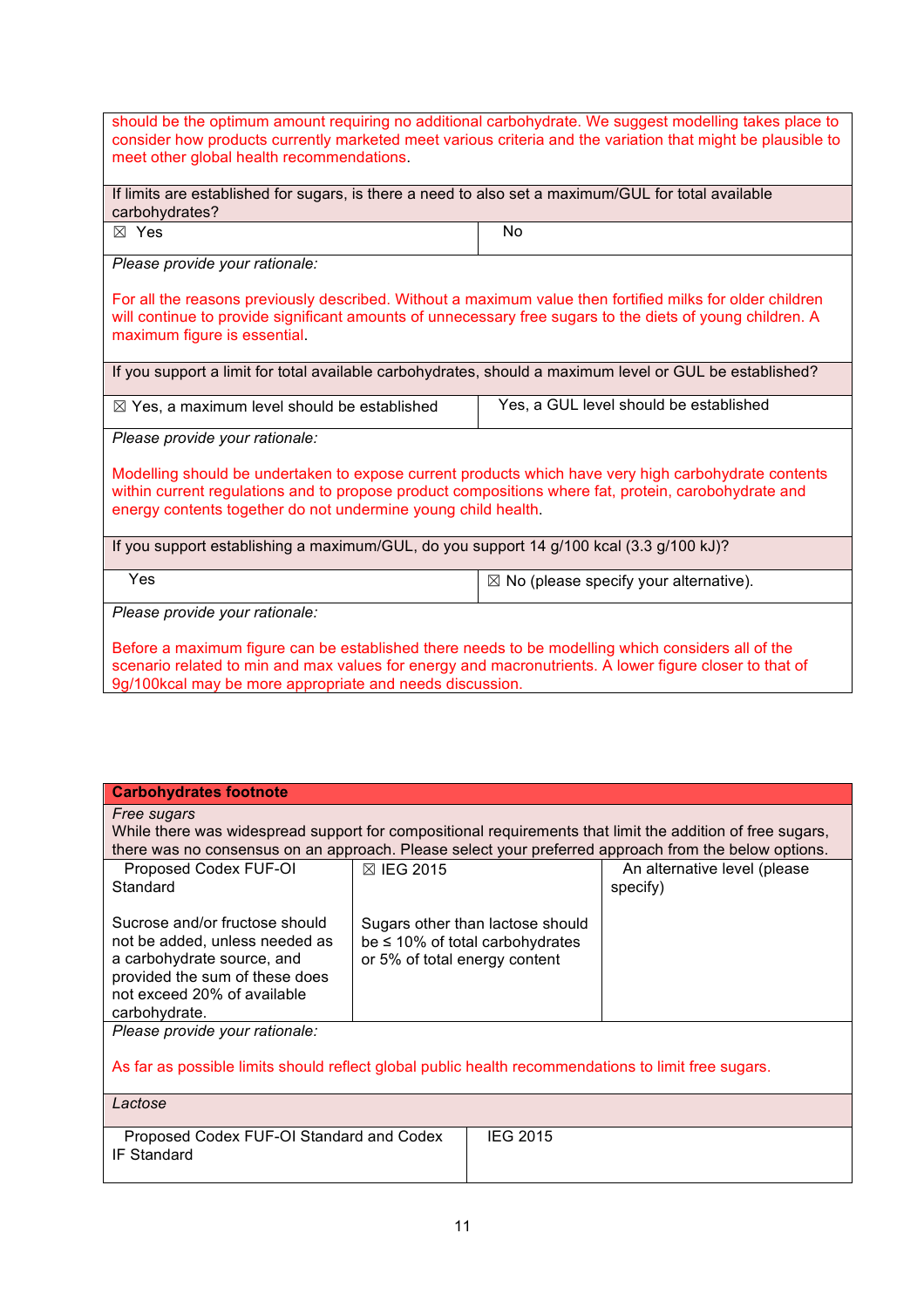Lactose and glucose polymers should be the preferred carbohydrates in formula based on cows' milk protein and hydrolysed protein. The main source of carbohydrates should be lactose, which should provide not less than 50% of total carbohydrates, equivalent to 4.5 g/100 kcal.

*Please provide your rationale:* This needs further reflection when other figures have been established to model potential scenarios.

*Other permitted carbohydrates*

| Proposed Codex FUF-OI            | <b>⊠ IEG 2015</b>                                                 | Something else (please specify) |
|----------------------------------|-------------------------------------------------------------------|---------------------------------|
| Standard                         |                                                                   |                                 |
| Only precooked and/or            | Oligosaccharides, glucose                                         |                                 |
| gelatinised starches gluten-free | polymers, maltodextrin and pre-                                   |                                 |
| by nature may be added.          | cooked or gelatinised starches<br>can be added to provide energy. |                                 |
| (NB Glucose polymers are         | Non-digestible carbohydrates and                                  |                                 |
| preferred carbohydrates along    | fibres that proven to be safe and                                 |                                 |
| with lactose).                   | suitable for the age group may be                                 |                                 |
|                                  | added.                                                            |                                 |
| Please provide your rationale:   |                                                                   |                                 |

This again requires further consideration when products can be reviewed against other agreed standards to see the real life implications of these additions.

## **Iron**

| <b>Iron</b>                                                                                                  |                                                                                                                                                                                                                             |  |
|--------------------------------------------------------------------------------------------------------------|-----------------------------------------------------------------------------------------------------------------------------------------------------------------------------------------------------------------------------|--|
| While a consensus was reached on the minimum compositional requirements for iron in follow-up formula        |                                                                                                                                                                                                                             |  |
| for young children, there were differing opinions on a maximum or GUL.                                       |                                                                                                                                                                                                                             |  |
| <b>Iron</b><br><b>Unit</b><br><b>Minimum</b>                                                                 | <b>Maximum</b><br><b>GUL</b>                                                                                                                                                                                                |  |
| $mg/100$ kcal<br>1.0                                                                                         | [3.0]<br>[2.0]                                                                                                                                                                                                              |  |
| mg/100 kJ<br>[0.25]                                                                                          | [0.3]<br>[0.7]                                                                                                                                                                                                              |  |
|                                                                                                              |                                                                                                                                                                                                                             |  |
| Should a maximum level or GUL be established for iron?                                                       |                                                                                                                                                                                                                             |  |
| $\boxtimes$ Yes, a maximum level should be established                                                       | <b>No</b>                                                                                                                                                                                                                   |  |
| Yes, a GUL level should be established                                                                       |                                                                                                                                                                                                                             |  |
| Please provide your rationale:                                                                               |                                                                                                                                                                                                                             |  |
|                                                                                                              |                                                                                                                                                                                                                             |  |
|                                                                                                              | Whilst further scientific data is required to establish potential risk of excess iron consumption in early lfie<br>on later outcomes, the precautionary principle should ensure that there is a maximum figure which aligns |  |
| to the FuF standard.                                                                                         |                                                                                                                                                                                                                             |  |
|                                                                                                              |                                                                                                                                                                                                                             |  |
| If you support establishing a maximum or GUL, please select your preferred value, providing scientific       |                                                                                                                                                                                                                             |  |
| rationale to support your preferred choice.                                                                  |                                                                                                                                                                                                                             |  |
| ⊠ Maximum (Proposed Codex FUF-OI)                                                                            | <b>GUL (IEG 2015)</b>                                                                                                                                                                                                       |  |
| 2.0 mg/100 kcal                                                                                              | 3.0 mg/100 kcal                                                                                                                                                                                                             |  |
| 0.5 mg/100 kJ                                                                                                | 0.7 mg/100 kJ                                                                                                                                                                                                               |  |
| Alternative value (please provide level                                                                      |                                                                                                                                                                                                                             |  |
| (max/GUL))<br>Please provide your rationale:                                                                 |                                                                                                                                                                                                                             |  |
|                                                                                                              |                                                                                                                                                                                                                             |  |
| If intakes of fortified milks of 500ml per day are recognized as typical for children aged 1-3 years (and we |                                                                                                                                                                                                                             |  |
| might argue this is higher than needed) and fortified milks have an average energy of 65kcal/100ml, then     |                                                                                                                                                                                                                             |  |
|                                                                                                              | this level provides iron in an amount that meets total UK iron requirements for 97.5% of all children 1-3                                                                                                                   |  |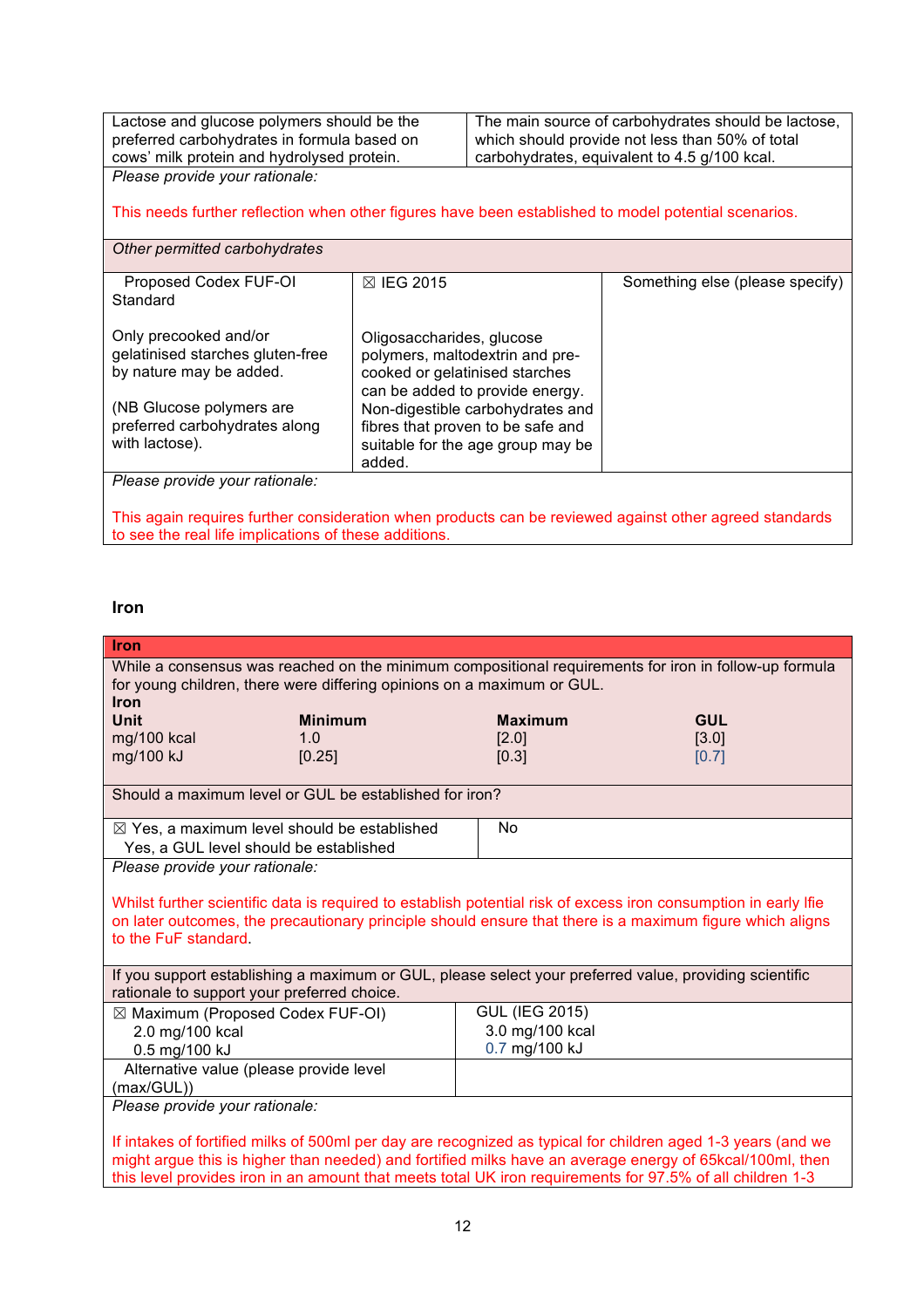| years, providing a considerable safety margin for many.                                                                                                                                                                                                                                                 |          |  |
|---------------------------------------------------------------------------------------------------------------------------------------------------------------------------------------------------------------------------------------------------------------------------------------------------------|----------|--|
| Should separate minimum and maximum/GUL levels be established for soy protein isolate formulae?                                                                                                                                                                                                         |          |  |
| Yes<br>⊠                                                                                                                                                                                                                                                                                                | No.<br>⊠ |  |
| Please provide your rationale:                                                                                                                                                                                                                                                                          |          |  |
| Consideration must be given to absorption of iron.                                                                                                                                                                                                                                                      |          |  |
| If you support establishing separate minimum and maximum/GUL levels for soy protein isolate formulae,<br>should it be the same as the proposed Codex Standard for Follow-up Formula for older infants (a<br>minimum of 1.5 mg/100 kcal (0.36 mg/100 kJ) and maximum of 2.5 mg/100 kcal (0.6 mg/100 kJ)? |          |  |
| No (please provide alternative values, with<br>$\boxtimes$ Yes                                                                                                                                                                                                                                          |          |  |
| justification for your response)                                                                                                                                                                                                                                                                        |          |  |
| Please provide your rationale:                                                                                                                                                                                                                                                                          |          |  |

## **Calcium**

| <b>Calcium</b>                                                                                                                                                                                                                                                                                                                                                                                                                                                                                                                                                                           |                                        |                                          |                        |
|------------------------------------------------------------------------------------------------------------------------------------------------------------------------------------------------------------------------------------------------------------------------------------------------------------------------------------------------------------------------------------------------------------------------------------------------------------------------------------------------------------------------------------------------------------------------------------------|----------------------------------------|------------------------------------------|------------------------|
| No consensus was reached on the requirements for calcium in follow-up formula for young children.<br>Noting that full fat cows' milk contributes 190 mg calcium/100 kcal (range 184 - 201 mg/100 kcal) and the<br>average amount of calcium in reduced fat cows' milk is 259 mg/100 kcal (range 240 - 280 mg/100 kcal),<br>Please provide comment on the below options:                                                                                                                                                                                                                  |                                        |                                          |                        |
| Calcium                                                                                                                                                                                                                                                                                                                                                                                                                                                                                                                                                                                  |                                        |                                          |                        |
| <b>Unit</b>                                                                                                                                                                                                                                                                                                                                                                                                                                                                                                                                                                              | <b>Minimum</b>                         | <b>Maximum</b>                           | <b>GUL</b>             |
| mg/100 kcal<br>mg/100 kJ                                                                                                                                                                                                                                                                                                                                                                                                                                                                                                                                                                 | [50] [90] [200]<br>[18] [22] [24] [48] | [N.S.]                                   | $[180]$ $[NS]$<br>[43] |
| Minimum:                                                                                                                                                                                                                                                                                                                                                                                                                                                                                                                                                                                 |                                        |                                          |                        |
| $\boxtimes$ Current Codex FUF standard<br>□ Proposed Codex FUF standard for older infants<br>50 mg/100 kcal<br>90 mg/100 kcal<br>12 mg/100 kJ<br>22 mg/100 kJ                                                                                                                                                                                                                                                                                                                                                                                                                            |                                        |                                          |                        |
| □ IEG 2015                                                                                                                                                                                                                                                                                                                                                                                                                                                                                                                                                                               |                                        | $\Box$ Alternative value, please specify |                        |
| 200 mg/100 kcal                                                                                                                                                                                                                                                                                                                                                                                                                                                                                                                                                                          |                                        |                                          |                        |
| Please provide justification for your answers.                                                                                                                                                                                                                                                                                                                                                                                                                                                                                                                                           |                                        |                                          |                        |
| If as assumed in this paper the intake of fortified milks would be 500ml per day (please note there is an<br>error on page 60 where it suggests that 500kcal of milk would be consumed - this would be 800ml) at<br>standards of 50mg, 90mg and 200mg/100kcal, assuming energy content of 65kcal/100ml, this would<br>provide 165mg/300mg/650mg/day. The UK RNI for calcium for 1-3y olds is 350mg/day and therefore we<br>would support maintaining this as the FUF standard of 90mg/100kcal if the purpose of this fortified milk is<br>to be a nutritional safety net for poor diets. |                                        |                                          |                        |
| <b>Maximum/GUL:</b>                                                                                                                                                                                                                                                                                                                                                                                                                                                                                                                                                                      |                                        |                                          |                        |
| □ Current Codex FUF standard<br>⊠ Proposed Codex FUF standard for older infants<br>GUL: 180 mg/100 kcal<br>Maximum: N.S.<br>GUL: 43 mg/ 100 kJ                                                                                                                                                                                                                                                                                                                                                                                                                                           |                                        |                                          |                        |
| □ IEG 2015<br>$\Box$ Alternative value, please specify<br>GUL: N.S.                                                                                                                                                                                                                                                                                                                                                                                                                                                                                                                      |                                        |                                          |                        |

# **Calcium**

Should the ratio for calcium-to-phosphorous included in the Codex Standard for Infant Formula and as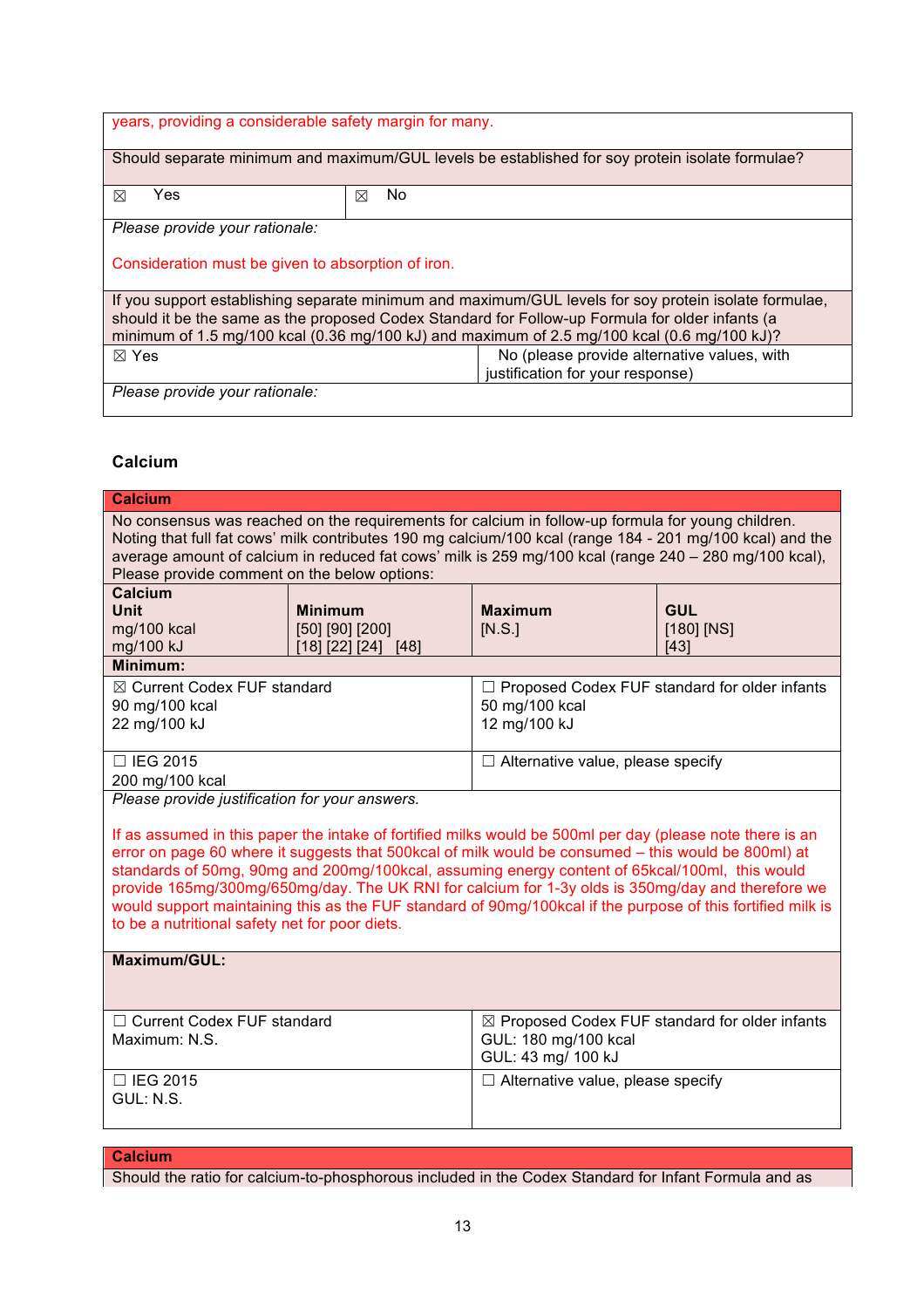| proposed for FUF-OI be included?<br>Ratio calcium/phosphorus |            |    |
|--------------------------------------------------------------|------------|----|
| Min                                                          | <b>Max</b> |    |
| 1:1                                                          | 2.1        |    |
| $\boxtimes$ Yes                                              |            | No |
| Please provide your rationale:                               |            |    |

# **Vitamin A**

| <b>Vitamin A</b>                                                                                                                                                                                                |                                |                         |                                                                                                             |
|-----------------------------------------------------------------------------------------------------------------------------------------------------------------------------------------------------------------|--------------------------------|-------------------------|-------------------------------------------------------------------------------------------------------------|
| No consensus was reached on the establishment of a minimum or maximum vitamin A value. Please                                                                                                                   |                                |                         |                                                                                                             |
| provide scientific rationale to support your preferred value:                                                                                                                                                   |                                |                         |                                                                                                             |
| Vitamin $A^{x}$                                                                                                                                                                                                 |                                |                         |                                                                                                             |
| Unit                                                                                                                                                                                                            | Minimum                        | <b>Maximum</b>          | <b>GUL</b>                                                                                                  |
| µg RE/100 kcal                                                                                                                                                                                                  | [75] [60] [50]                 | [225] [180]             | [200] [180]                                                                                                 |
| µg RE/100 kJ                                                                                                                                                                                                    | [18] [14] [12]                 | [54] [43]               | [48] [43]                                                                                                   |
| <sup>x)</sup> expressed as retinol equivalents (RE).                                                                                                                                                            |                                |                         |                                                                                                             |
| 1 µg RE = 3.33 IU Vitamin A= 1 µg all trans-retinol. Retinol contents shall be provided by preformed                                                                                                            |                                |                         |                                                                                                             |
| retinol, while any contents of carotenoids should not be included in the calculation and declaration of                                                                                                         |                                |                         |                                                                                                             |
| vitamin A activity.                                                                                                                                                                                             |                                |                         |                                                                                                             |
| <b>Minimum</b>                                                                                                                                                                                                  |                                |                         |                                                                                                             |
| ⊠ Current Codex FUF Std &                                                                                                                                                                                       |                                | IEG 2015 / Codex IF Std | WHO/FAO 15% of RNI                                                                                          |
| proposed Codex FUF-OI                                                                                                                                                                                           |                                | 60 µg RE/100 kcal       | 50 µg RE/100 kcal                                                                                           |
| 75 µg RE/100 kcal                                                                                                                                                                                               |                                | 14 µg RE/100 kJ         | 12 µg RE/100 kJ                                                                                             |
| 18 µg RE/100 kJ                                                                                                                                                                                                 |                                |                         |                                                                                                             |
| Please provide your rationale:                                                                                                                                                                                  |                                |                         |                                                                                                             |
|                                                                                                                                                                                                                 |                                |                         |                                                                                                             |
|                                                                                                                                                                                                                 |                                |                         | 75µg/100kcal will provide 375µg/day if 500ml milk consumed which if the aim is for this products to act as  |
|                                                                                                                                                                                                                 |                                |                         | a nutritional safety net provides just under the UK DRV for vitamin A for 1-3 year olds. However, modelling |
| should be done to consider whether if this amount of milk is consumed alongside national                                                                                                                        |                                |                         |                                                                                                             |
|                                                                                                                                                                                                                 |                                |                         | recommendations for children's vitamin supplementation that intakes are not likely to become excessive      |
| since all of the vitamin A will be retinol.                                                                                                                                                                     |                                |                         |                                                                                                             |
|                                                                                                                                                                                                                 |                                |                         |                                                                                                             |
| <b>Maximum</b>                                                                                                                                                                                                  |                                |                         |                                                                                                             |
|                                                                                                                                                                                                                 |                                |                         |                                                                                                             |
| □ Codex FUF std                                                                                                                                                                                                 |                                | Proposed Codex FUF-OI   |                                                                                                             |
| 225 µg RE/100 kcal                                                                                                                                                                                              |                                | 180 µg RE/100 kcal      |                                                                                                             |
| 54 µg RE/100 kJ                                                                                                                                                                                                 |                                | 43 µg RE/100 kJ         |                                                                                                             |
|                                                                                                                                                                                                                 | Please provide your rationale: |                         |                                                                                                             |
|                                                                                                                                                                                                                 |                                |                         |                                                                                                             |
| Modelling is needed to consider potential intakes if these higher levels are consumed alongside local                                                                                                           |                                |                         |                                                                                                             |
| guidance on vitamin supplementation at this age.                                                                                                                                                                |                                |                         |                                                                                                             |
|                                                                                                                                                                                                                 |                                |                         |                                                                                                             |
| <b>GUL</b>                                                                                                                                                                                                      |                                |                         |                                                                                                             |
|                                                                                                                                                                                                                 |                                |                         |                                                                                                             |
| WHO/FAO GUL of 3-5 times minimum                                                                                                                                                                                |                                | <b>IEG 2015</b>         |                                                                                                             |
| 200 µg RE/100 kcal<br>180 µg RE/100 kcal                                                                                                                                                                        |                                |                         |                                                                                                             |
| 54 µg RE/100 kJ                                                                                                                                                                                                 |                                | 43 µg RE/100 kJ         |                                                                                                             |
| Please provide your rationale:                                                                                                                                                                                  |                                |                         |                                                                                                             |
|                                                                                                                                                                                                                 |                                |                         |                                                                                                             |
| Do you support the footnote below, agreed to by the Committee for follow-up formula for older infants                                                                                                           |                                |                         |                                                                                                             |
| (REP16/NFSDUE Appendix III)?                                                                                                                                                                                    |                                |                         |                                                                                                             |
|                                                                                                                                                                                                                 |                                |                         |                                                                                                             |
| <sup>x)</sup> expressed as retinol equivalents (RE).                                                                                                                                                            |                                |                         |                                                                                                             |
| 1 µg RE = 3.33 IU Vitamin A= 1 µg all trans-retinol. Retinol contents shall be provided by preformed<br>retinol, while any contents of carotenoids should not be included in the calculation and declaration of |                                |                         |                                                                                                             |
|                                                                                                                                                                                                                 |                                |                         |                                                                                                             |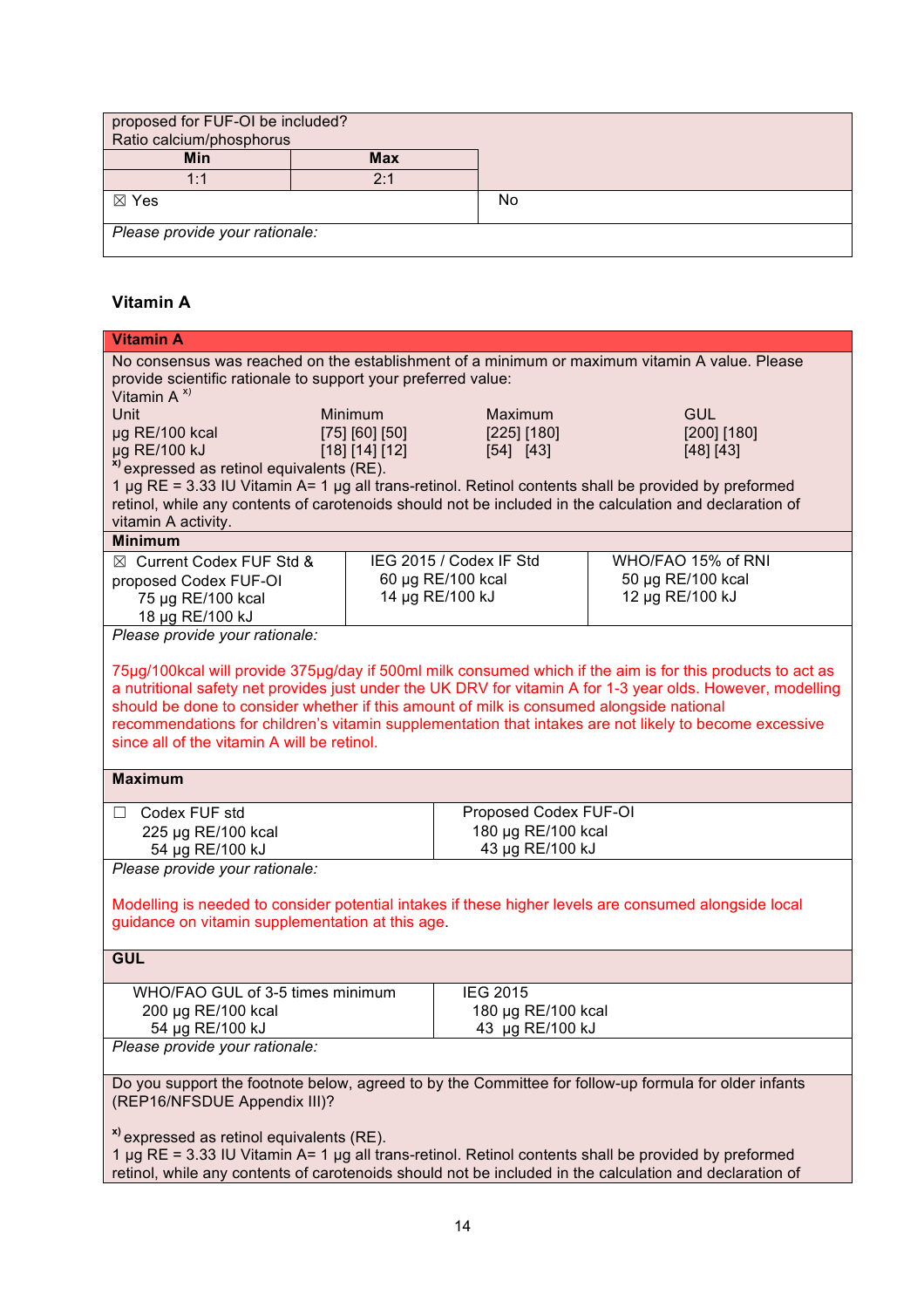| vitamin A activity. |    |
|---------------------|----|
| ⊠ Yes               | No |

## **Vitamin D**

| <b>Vitamin D</b>                                                                                      |           |  |
|-------------------------------------------------------------------------------------------------------|-----------|--|
| Do you support that mandatory addition of vitamin D to follow-up formula for young children?          |           |  |
| $\boxtimes$ Yes                                                                                       | $\Box$ No |  |
|                                                                                                       |           |  |
| If you support mandatory addition, please state what the minimum level should be and provide          |           |  |
| justification for your answer.                                                                        |           |  |
| Answer:                                                                                               |           |  |
|                                                                                                       |           |  |
| The addition should be in line with current recommendations on daily intakes based on average intakes |           |  |
| of 500ml fortified milk per day.                                                                      |           |  |
|                                                                                                       |           |  |
| Please state whether vitamin D should have a maximum level or a GUL set and provide information on    |           |  |
| what this level should be with justification for your answer.                                         |           |  |
| Answer:                                                                                               |           |  |
|                                                                                                       |           |  |
| All nutrients require maximum levels but the decision on a maximum amount should be done alongside    |           |  |
| modelling from countries where there are other public health measures in place to ensure vitamin D    |           |  |
| sufficiency in the population.                                                                        |           |  |
|                                                                                                       |           |  |

## **Zinc**

| <b>Zinc</b>                                                                                        |           |  |  |
|----------------------------------------------------------------------------------------------------|-----------|--|--|
| Do you support that mandatory addition of zinc to follow-up formula for young children?            |           |  |  |
| $\boxtimes$ Yes                                                                                    | $\Box$ No |  |  |
|                                                                                                    |           |  |  |
| If you support mandatory addition, please state what the minimum level should be and provide       |           |  |  |
| justification for your answer.                                                                     |           |  |  |
| <i>Answer:</i>                                                                                     |           |  |  |
|                                                                                                    |           |  |  |
| This should align with the FuF standard                                                            |           |  |  |
|                                                                                                    |           |  |  |
| Please state whether zinc should have a maximum level or a GUL set and provide information on what |           |  |  |
| this level should be with justification for your answer.                                           |           |  |  |
| Answer:                                                                                            |           |  |  |
|                                                                                                    |           |  |  |
| Yes. This should align with the FuF standard.                                                      |           |  |  |

# **Vitamin C**

| <b>Vitamin C</b>                                                                             |           |  |
|----------------------------------------------------------------------------------------------|-----------|--|
| Do you support that mandatory addition of vitamin C to follow-up formula for young children? |           |  |
| $\boxtimes$ Yes                                                                              | $\Box$ No |  |
|                                                                                              |           |  |
| If you support mandatory addition, please state what the minimum level should be and provide |           |  |
| justification for your answer.                                                               |           |  |
| Answer:                                                                                      |           |  |
|                                                                                              |           |  |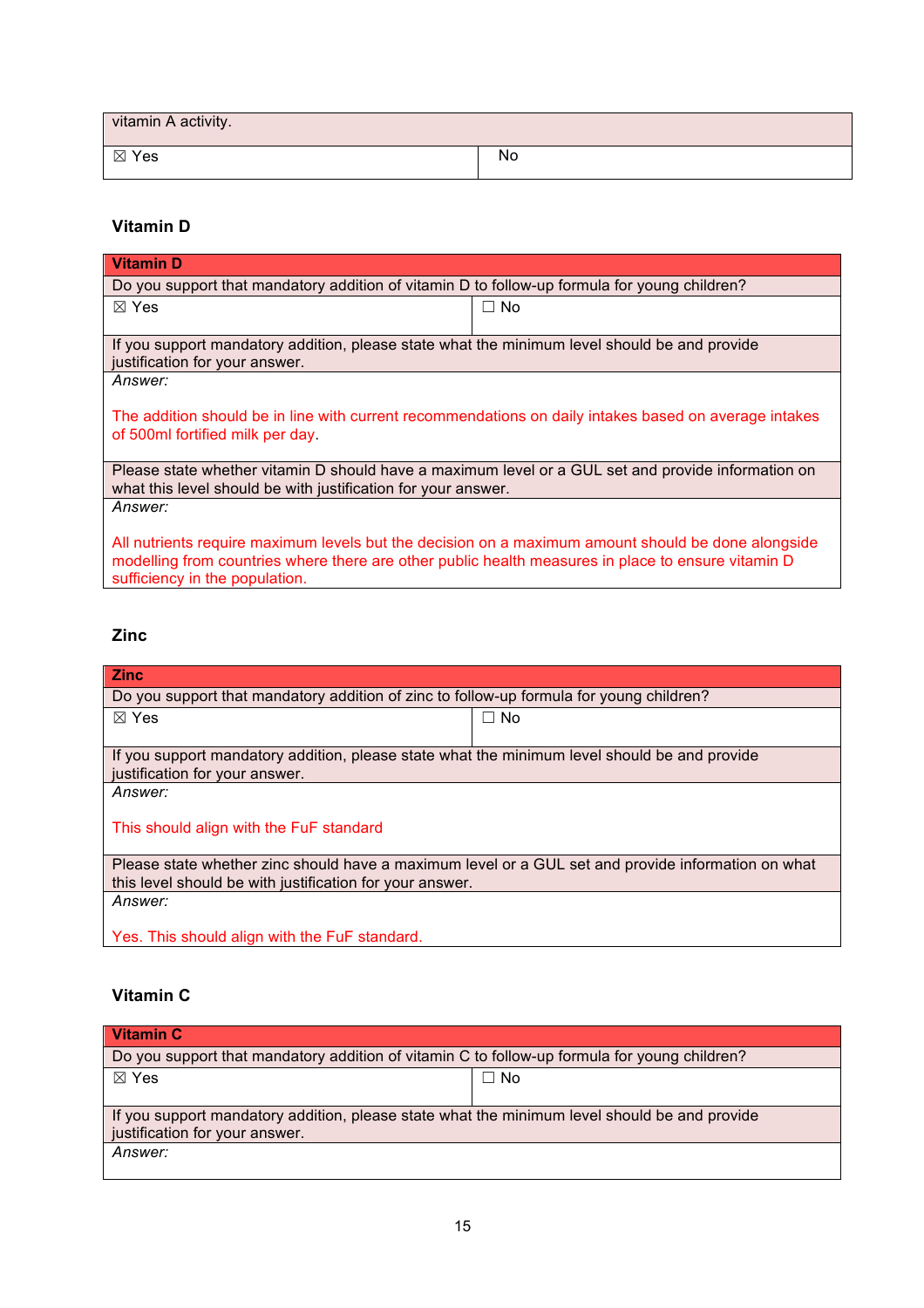This should align with the FuF standard

Please state whether vitamin C should have a maximum level or a GUL set and provide information on what this level should be with justification for your answer. *Answer:*

Yes, this should align with the ustandard.

## **Vitamin B12**

| Vitamin B12                                                                                                                                                                                                                                                             |           |  |
|-------------------------------------------------------------------------------------------------------------------------------------------------------------------------------------------------------------------------------------------------------------------------|-----------|--|
| Do you support that mandatory addition of vitamin B12 to follow-up formula for young children?                                                                                                                                                                          |           |  |
| $\boxtimes$ Yes                                                                                                                                                                                                                                                         | $\Box$ No |  |
| If you support mandatory addition, please state what the minimum level should be and provide<br>justification for your answer.                                                                                                                                          |           |  |
| <i>Answer:</i>                                                                                                                                                                                                                                                          |           |  |
| Levels of all nutrients in fortified milks should be equivalent to or greater than whole cows' milk<br>equivalent so that they are not a inferior choice for some nutrients which might be impacted by<br>processing. Aligning with FuF standards provides consistency. |           |  |
| Please state whether vitamin B12 should have a maximum level or a GUL set and provide information on<br>what this level should be with justification for your answer.                                                                                                   |           |  |
| Answer:                                                                                                                                                                                                                                                                 |           |  |
| All nutrients should have a maximum level in line with FuF standard.                                                                                                                                                                                                    |           |  |

## **Riboflavin**

| <b>Riboflavin</b>                                                                                                                                                                                                                                                      |           |  |
|------------------------------------------------------------------------------------------------------------------------------------------------------------------------------------------------------------------------------------------------------------------------|-----------|--|
| Do you support that mandatory addition of riboflavin to follow-up formula for young children?                                                                                                                                                                          |           |  |
| $\boxtimes$ Yes                                                                                                                                                                                                                                                        | $\Box$ No |  |
|                                                                                                                                                                                                                                                                        |           |  |
| If you support mandatory addition, please state what the minimum level should be and provide<br>justification for your answer.                                                                                                                                         |           |  |
| Answer:                                                                                                                                                                                                                                                                |           |  |
| Levels of all nutrients in fortified milks should be equivalent to or greater than whole cows' milk<br>equivalent so that they are not a inferior choice for some nutrients which might be impacted by<br>processing. Aligning with FuF standards provides consistency |           |  |
| Please state whether riboflavin should have a maximum level or a GUL set and provide information on<br>what this level should be with justification for your answer.                                                                                                   |           |  |
| Answer:                                                                                                                                                                                                                                                                |           |  |
| All nutrients should have a maximum level in line with FuF standard.                                                                                                                                                                                                   |           |  |

## **Sodium**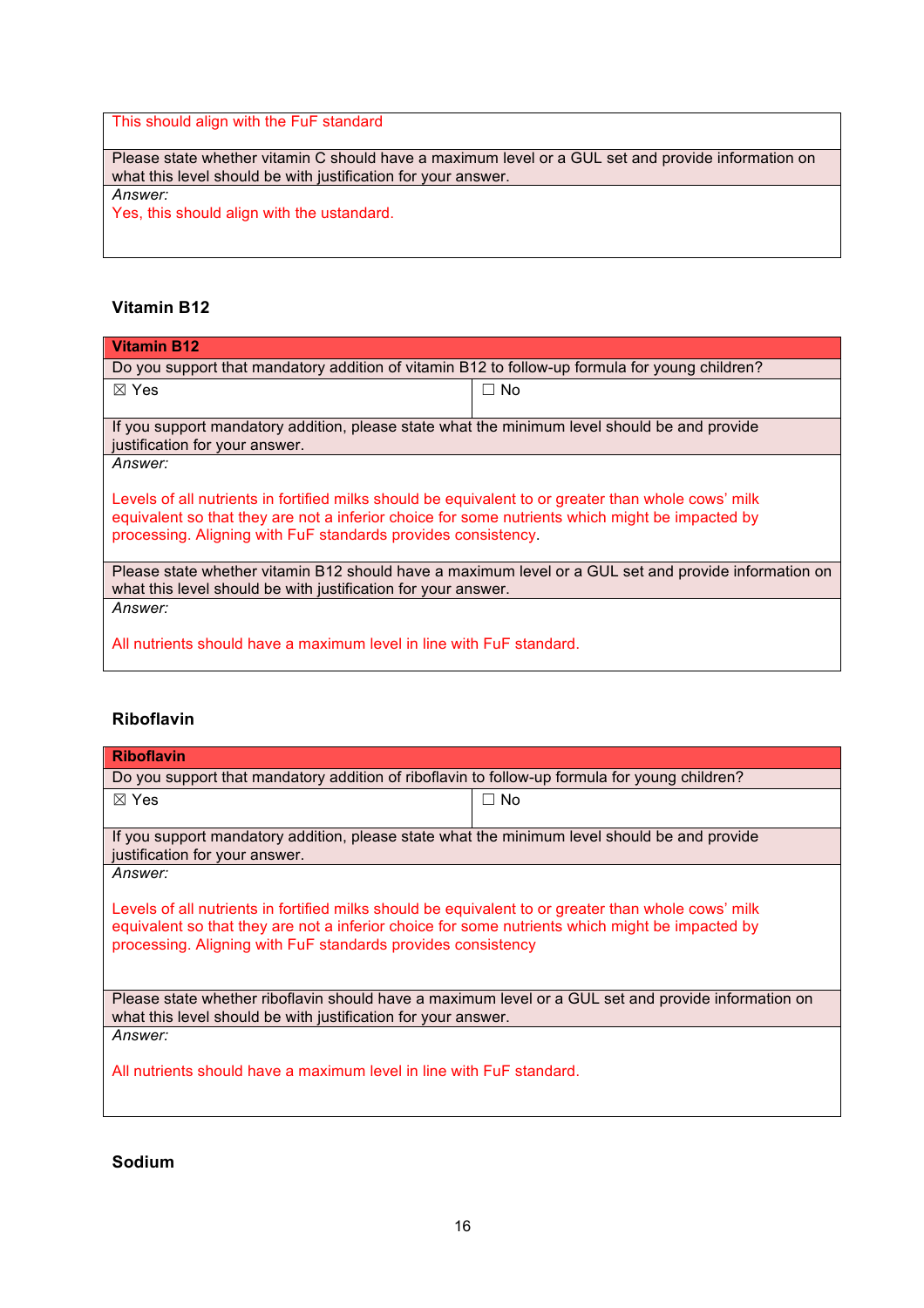| <b>Sodium</b>                                                                                                                                                    |           |  |
|------------------------------------------------------------------------------------------------------------------------------------------------------------------|-----------|--|
| Should specific parameters for sodium levels in follow-up formula for young children be set?                                                                     |           |  |
| $\boxtimes$ Yes                                                                                                                                                  | $\Box$ No |  |
| Should a minimum level of sodium be established? If yes, please state what this level should be and<br>provide justification for your answer.                    |           |  |
| Answer:                                                                                                                                                          |           |  |
| Modelling should be done to ensure that sodium levels are within acceptable limits considering potential<br>additions from diets in different areas.             |           |  |
| Please state whether sodium should have a maximum level or a GUL set and provide information on<br>what this level should be with justification for your answer. |           |  |
| Answer:                                                                                                                                                          |           |  |
| Yes - modelling is needed as above.                                                                                                                              |           |  |

# **SCOPE & LABELLING**

## **Scope & Labelling**

When answering the questions below relating to Scope and Labelling, please give consideration to whether your response covers both follow-up formula for older infants and follow-up formula for young children, or whether different approaches should be considered for these different product categories.

Do you consider that any of the current labelling provisions for follow-up formula can be adopted as is? If so, which provisions?

*Please provide justification for your answer.*

1. Please consider renaming these products so that they are distinguishable – as described at the beginning we refer to FuF as the standard for 6-12m and fortified milks for young children as the standard for 12-36m.

2. All labelling of all products must be in line with the WHO Code of marketing of breastmilk substitutes and subsequent WHA resolutions, including that from WHA69 which clearly states that all breastmilk substituted marketed from 1-3y are covered by the WHO Code and subsequent WHA resolutions. All products covered by this standard are breastmilk substitutes.

Are there any labelling areas where different provisions may be required for the two age groups? *Please provide justification for your answer.*

All products should clearly state the age of child for which they are suitable and the superiority of breastfeeding as well as considering all the other labelling restrictions and safety measures highlighted by the Code and subsequent WHA resolutions. Marketing of fortified milks for young children currently cross-promotes infant formula and undermines breastfeeding and this has been clearly documented. It is essential that we use this opportunity to reflect WHO guidance and standards in this market to protect vulnerable families from inappropriate marketing through labelling.

Are you aware of further issues and/or evidence that need to be considered to inform the review of the scope and labelling section of the Codex Standard for Follow-up Formula? Please state the specific provisions within the Scope or Labelling section which would be informed by your response. *Answer:*

We hope that this will reflect all the current global thinking and work within the WHO and that there will be clear coordination between Codex and WHO in setting these important standards.

Do we need to make specific reference to WHA resolutions in the Codex Standard for Follow-up